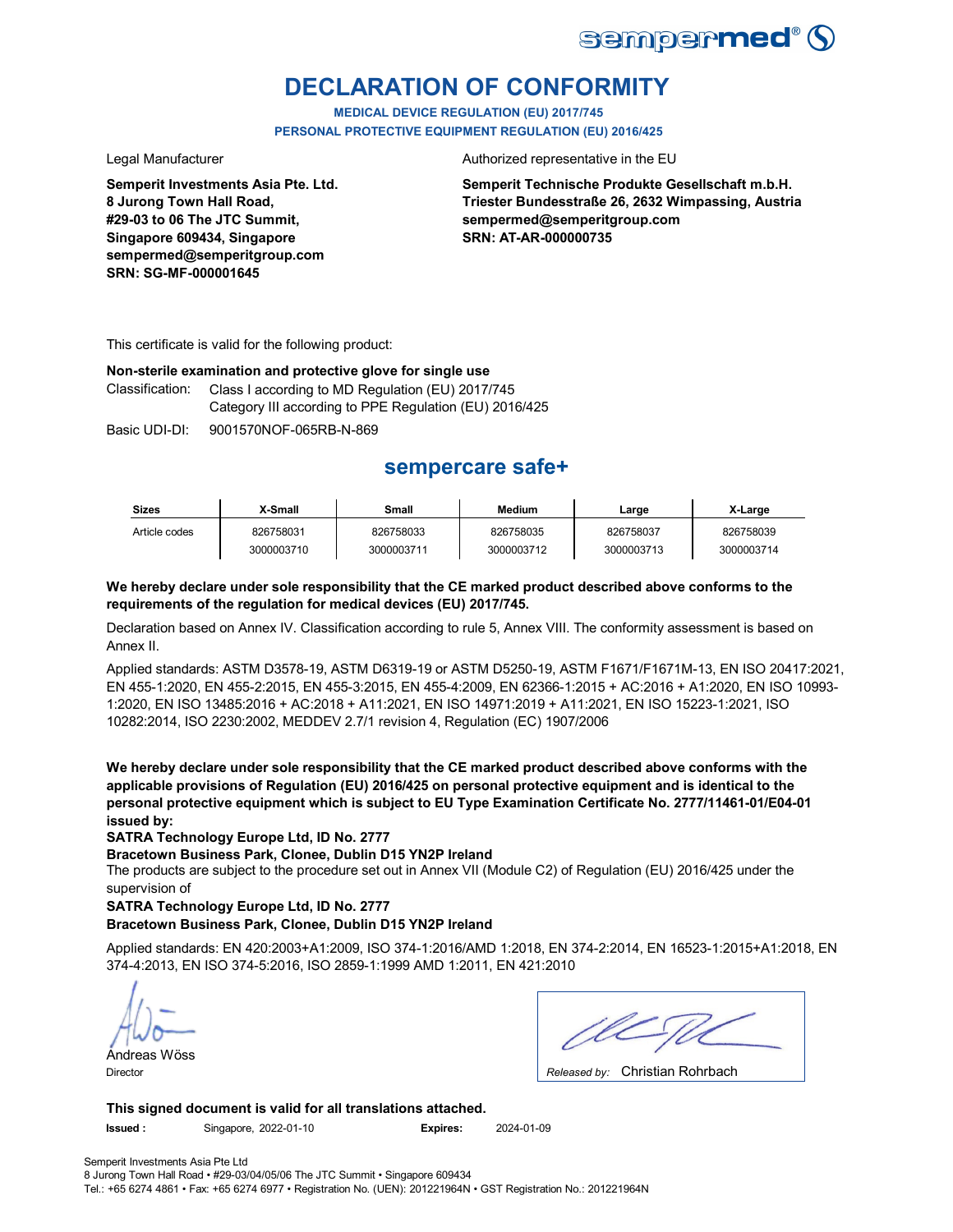

# **KONFORMITÄTSERKLÄRUNG**

MEDIZINPRODUKTEVERORDNUNG (EU) 2017/745 VERORDNUNG (EU) 2016/425 FÜR PERSÖNLICHE SCHUTZAUSRÜSTUNG

**Semperit Investments Asia Pte. Ltd. 8 Jurong Town Hall Road, #29-03 to 06 The JTC Summit, Singapore 609434, Singapore sempermed@semperitgroup.com SRN: SG-MF-000001645**

#### Hersteller EU-Bevollmächtigter

**Semperit Technische Produkte Gesellschaft m.b.H. Triester Bundesstraße 26, 2632 Wimpassing, Austria sempermed@semperitgroup.com SRN: AT-AR-000000735**

Dieses Zertifikat ist gültig für die folgenden Produkte:

**Nicht-steriler Untersuchungs- und Schutzhandschuh für den Einmalgebrauch**

Klassifizierung: Klasse I gemäß Medizinprodukteverordnung (EU) 2017/745

Kategorie III gemäß PSA Verordnung (EU) 2016/425

Basic UDI-DI: 9001570NOF-065RB-N-869

## **sempercare safe+**

| Größen         | X-Small    | <b>Small</b> | Medium     | Large      | X-Large    |
|----------------|------------|--------------|------------|------------|------------|
| Artikelnummern | 826758031  | 826758033    | 826758035  | 826758037  | 826758039  |
|                | 3000003710 | 3000003711   | 3000003712 | 3000003713 | 3000003714 |

### **Wir bestätigen hiermit unter alleiniger Verantwortung, dass die CE gekennzeichneten Produkte mit den Anforderungen der Medizinprodukteverordnung (EU) 2017/745 übereinstimmen.**

Erklärung basierend auf Anhang IV. Klassifizierung gemäß Regel 5, Anhang VIII. Konformitätsbewertung gemäß Anhang II.

Angewandte Normen: ASTM D3578-19, ASTM D6319-19 or ASTM D5250-19, ASTM F1671/F1671M-13, EN ISO 20417:2021, EN 455-1:2020, EN 455-2:2015, EN 455-3:2015, EN 455-4:2009, EN 62366-1:2015 + AC:2016 + A1:2020, EN ISO 10993-1:2020, EN ISO 13485:2016 + AC:2018 + A11:2021, EN ISO 14971:2019 + A11:2021, EN ISO 15223- 1:2021, ISO 10282:2014, ISO 2230:2002, MEDDEV 2.7/1 revision 4, Regulation (EC) 1907/2006

**Wir bestätigen hiermit unter alleiniger Verantwortung, dass die oben genannten CE gekennzeichneten Produkte mit den maßgeblichen Bestimmungen der Verordnung (EU) 2016/425 für Persönliche Schutzausrüstung übereinstimmen und Gegenstand sind der EU-Baumusterprüfbescheinigung Nr. 2777/11461-01/E04-01 ausgestellt durch:**

**SATRA Technology Europe Ltd, ID No. 2777**

**Bracetown Business Park, Clonee, Dublin D15 YN2P Ireland**

**SATRA Technology Europe Ltd, ID No. 2777** Die Produkte sind Gegenstand der Verfahren gemäß Annex VII (Module C2) der Verordnung unter Aufsicht von

### **Bracetown Business Park, Clonee, Dublin D15 YN2P Ireland**

Angewandte Normen: EN 420:2003+A1:2009, ISO 374-1:2016/AMD 1:2018, EN 374-2:2014, EN 16523-1:2015+A1:2018, EN 374-4:2013, EN ISO 374-5:2016, ISO 2859-1:1999 AMD 1:2011, EN 421:2010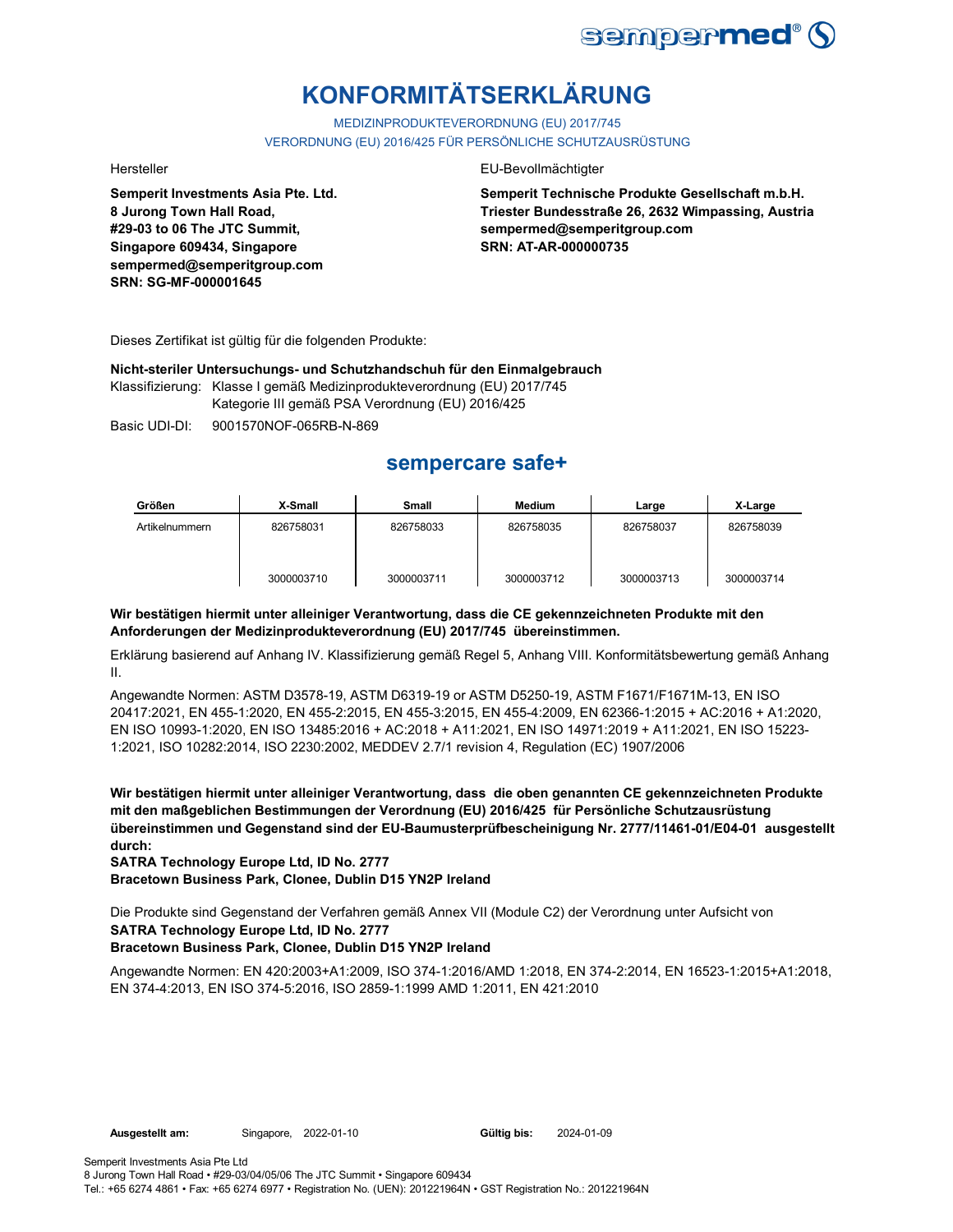

# **DÉCLARATION DE CONFORMITÉ**

RÈGLEMENT POUR LES DISPOSITIFS MÉDICAUX (UE) 2017/745 RÈGLEMENT (UE) 2016/425 POUR L'ÉQUIPEMENT DE PROTECTION INDIVIDUELLE

**Semperit Investments Asia Pte. Ltd. 8 Jurong Town Hall Road, #29-03 to 06 The JTC Summit, Singapore 609434, Singapore sempermed@semperitgroup.com SRN: SG-MF-000001645**

#### Fabricant **Représentant UE**

**Semperit Technische Produkte Gesellschaft m.b.H. Triester Bundesstraße 26, 2632 Wimpassing, Austria sempermed@semperitgroup.com SRN: AT-AR-000000735**

Ce certificat est valable pour les produits suivants :

#### **Gant d'examen et de protection non-stérile à usage unique**

Classification : Classe I selon la règlement pour dispositifs médicaux (UE) 2017/745 Catégorie III selon la règlement EPI (UE) 2016/425

Basic UDI-DI: 9001570NOF-065RB-N-869

## **sempercare safe+**

| Tailles           | X-Small    | Small      | Medium     | Large      | X-Large    |
|-------------------|------------|------------|------------|------------|------------|
| Numéros d'article | 826758031  | 826758033  | 826758035  | 826758037  | 826758039  |
|                   | 3000003710 | 3000003711 | 3000003712 | 3000003713 | 3000003714 |

#### **Par la présente, nous déclarons sous notre propre responsabilité que les produits portant le symbole CE sont conformes aux exigences de la règlement sur les dispositifs médicaux (EU) 2017/745.**

La déclaration se fonde sur l'annexe IV. Classification selon la règle 5, annexe VIII. Évaluation de la conformité selon l'annexe II.

Normes appliquées : ASTM D3578-19, ASTM D6319-19 or ASTM D5250-19, ASTM F1671/F1671M-13, EN ISO 20417:2021, EN 455-1:2020, EN 455-2:2015, EN 455-3:2015, EN 455-4:2009, EN 62366-1:2015 + AC:2016 + A1:2020, EN ISO 10993-1:2020, EN ISO 13485:2016 + AC:2018 + A11:2021, EN ISO 14971:2019 + A11:2021, EN ISO 15223- 1:2021, ISO 10282:2014, ISO 2230:2002, MEDDEV 2.7/1 revision 4, Regulation (EC) 1907/2006

**Par la présente, nous déclarons sous notre propre responsabilité que les produits portant le symbole CE mentionnés ci-dessus sont conformes aux dispositions essentielles de la règlement (UE) 2016/425 concernant l'équipement de protection individuelle sont identiques à l'équipement de protection individuelle faisant l'objet du certificat d'examen de type UE numéro 2777/11461-01/E04-01 délivré par:**

#### **SATRA Technology Europe Ltd, ID No. 2777 Bracetown Business Park, Clonee, Dublin D15 YN2P Ireland**

**SATRA Technology Europe Ltd, ID No. 2777** Les produits sont soumis aux procédures visées dans l'annexe VII (Module C2) de la règlement sous la surveillance de

### **Bracetown Business Park, Clonee, Dublin D15 YN2P Ireland**

Normes appliquées : EN 420:2003+A1:2009, ISO 374-1:2016/AMD 1:2018, EN 374-2:2014, EN 16523-1:2015+A1:2018, EN 374-4:2013, EN ISO 374-5:2016, ISO 2859-1:1999 AMD 1:2011, EN 421:2010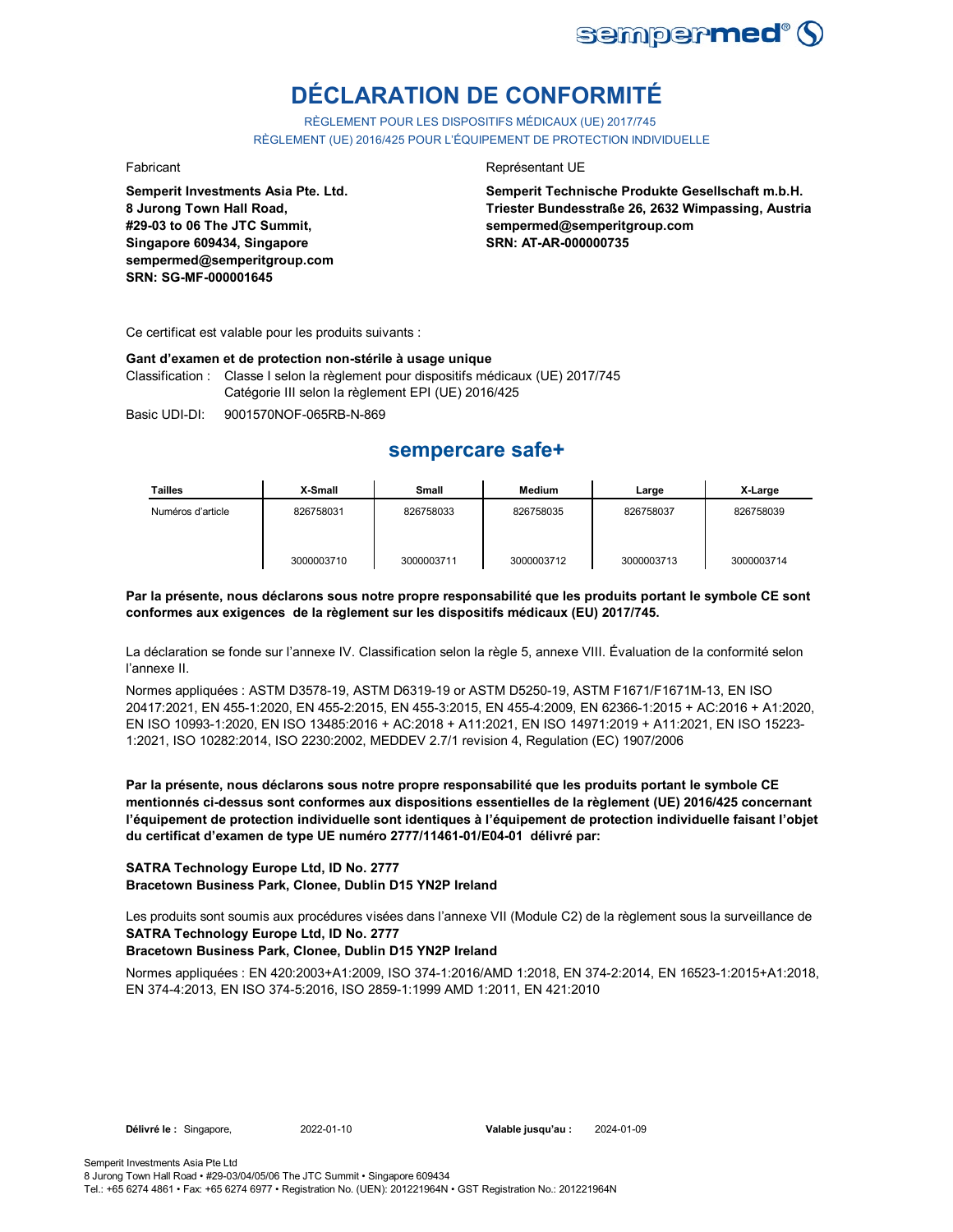

# **DICHIARAZIONE DI CONFORMITÀ**

REGOLAMENTO SUL DISPOSITIVO MEDICO (UE) 2017/745

REGOLAMENTO (UE) 2016/425 DELL'APPARECCHIATURA DI PROTEZIONE INDIVIDUALE

**Semperit Investments Asia Pte. Ltd. 8 Jurong Town Hall Road, #29-03 to 06 The JTC Summit, Singapore 609434, Singapore sempermed@semperitgroup.com SRN: SG-MF-000001645**

#### Produttore **Rappresentante autorizzato nell'UE**

**Semperit Technische Produkte Gesellschaft m.b.H. Triester Bundesstraße 26, 2632 Wimpassing, Austria sempermed@semperitgroup.com SRN: AT-AR-000000735**

Questo certificato è valido per il seguente prodotto:

#### **Guanto protettivo non sterile monouso da esame**

Clasificazione: Classe I secondo il regolamento dispositivi medici (UE) 2017/745 Categoria III secondo il regolamento (UE) 2016/425 del PPE

Basic UDI-DI: 9001570NOF-065RB-N-869

## **sempercare safe+**

| Misure          | X-Small    | <b>Small</b> | Medium     | Large      | X-Large    |
|-----------------|------------|--------------|------------|------------|------------|
| Codici articolo | 826758031  | 826758033    | 826758035  | 826758037  | 826758039  |
|                 | 3000003710 | 3000003711   | 3000003712 | 3000003713 | 3000003714 |

#### **Con la presente, dichiariamo sotto la nostra esclusiva responsabilità che il prodotto con marchio CE sopra descritto soddisfa i requisiti del regolamento sui dispositivi medici (UE) 2017/745 .**

Dichiarazione basata sull'allegato IV. Classificazione secondo la regola 5, allegato VIII. La valutazione della conformità si basa sull'allegato II.

Norme applicate: ASTM D3578-19, ASTM D6319-19 or ASTM D5250-19, ASTM F1671/F1671M-13, EN ISO 20417:2021, EN 455-1:2020, EN 455-2:2015, EN 455-3:2015, EN 455-4:2009, EN 62366-1:2015 + AC:2016 + A1:2020, EN ISO 10993-1:2020, EN ISO 13485:2016 + AC:2018 + A11:2021, EN ISO 14971:2019 + A11:2021, EN ISO 15223- 1:2021, ISO 10282:2014, ISO 2230:2002, MEDDEV 2.7/1 revision 4, Regulation (EC) 1907/2006

**Con la presente, dichiariamo sotto la nostra esclusiva responsabilità che il prodotto con marchio CE sopra descritto è conforme alle disposizioni applicabili del Regolamento (UE) 2016/425 sui dispositivi di protezione individuale ed è identico al dispositivo di protezione personale che è soggetto al Certificato di Esame di Tipo UE n. 2777/11461-01/E04-01 rilasciato da:**

**SATRA Technology Europe Ltd, ID No. 2777**

**Bracetown Business Park, Clonee, Dublin D15 YN2P Ireland**

**SATRA Technology Europe Ltd, ID No. 2777** ed è soggetto alla procedura di cui all'allegato VII (modulo C2) del regolamento (UE) 2016/425 sotto il controllo di

#### **Bracetown Business Park, Clonee, Dublin D15 YN2P Ireland**

Norme applicate: EN 420:2003+A1:2009, ISO 374-1:2016/AMD 1:2018, EN 374-2:2014, EN 16523-1:2015+A1:2018, EN 374-4:2013, EN ISO 374-5:2016, ISO 2859-1:1999 AMD 1:2011, EN 421:2010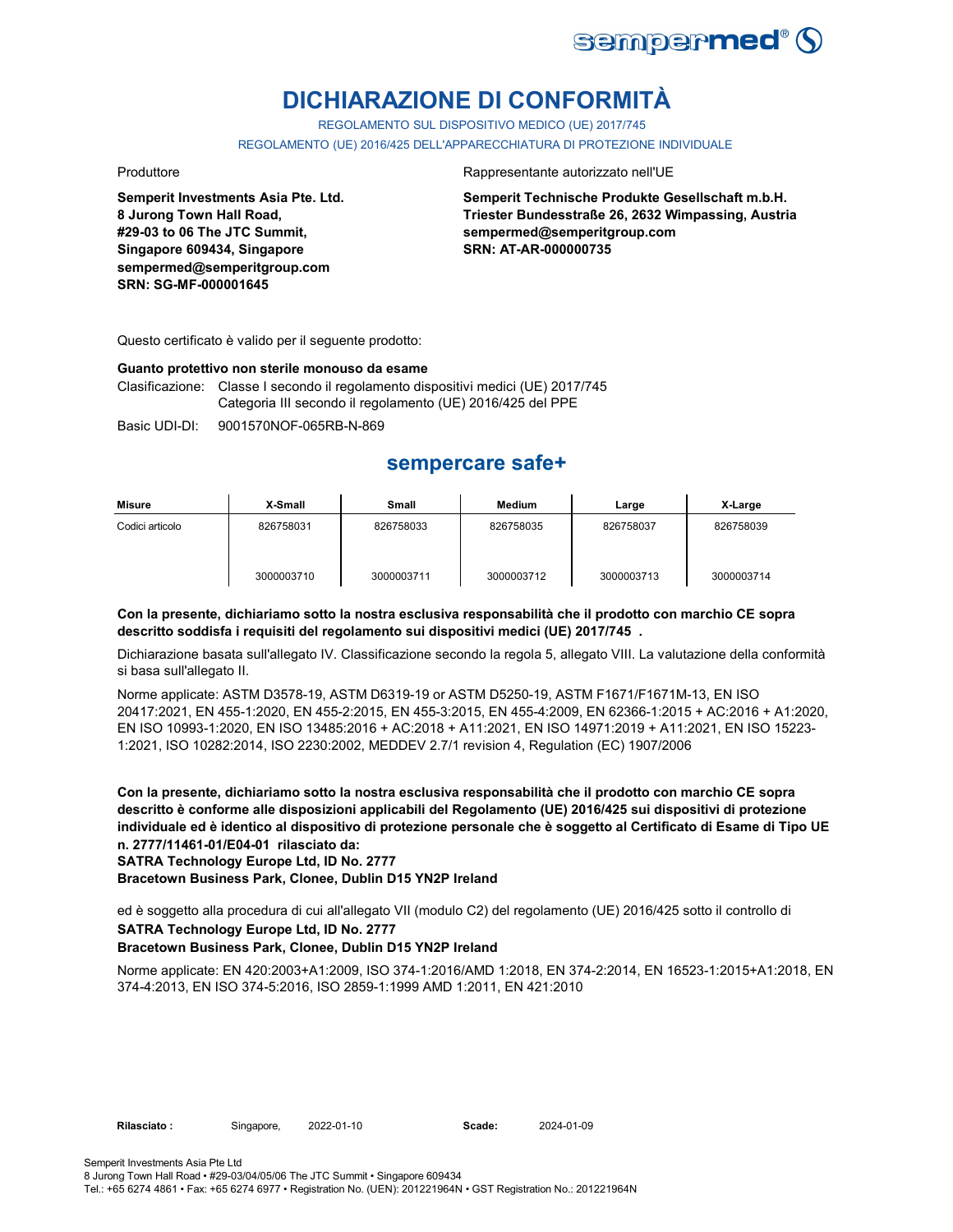

# **CONFORMITEITSVERKLARING**

VERORDENING MEDISCHE PRODUCTEN (EU) 2017/745 VERORDENING (EU) 2016/425 BETREFFENDE PERSOONLIJKE BESCHERMENDE UITRUSTING

**Semperit Investments Asia Pte. Ltd. 8 Jurong Town Hall Road, #29-03 to 06 The JTC Summit, Singapore 609434, Singapore sempermed@semperitgroup.com SRN: SG-MF-000001645**

### Fabrikant Gemachtigde EU

**Semperit Technische Produkte Gesellschaft m.b.H. Triester Bundesstraße 26, 2632 Wimpassing, Austria sempermed@semperitgroup.com SRN: AT-AR-000000735**

Dit certificaat is geldig voor de volgende producten:

#### **Niet-steriele onderzoeks- en beschermende handschoenen voor eenmalig gebruik**

Classificatie: Klasse I volgens Verordening (EU) 2017/745 betreffende medische hulpmiddelen Categorie III volgens PBM-verordening (EU) 2016/425

Basic UDI-DI: 9001570NOF-065RB-N-869

## **sempercare safe+**

| Maten          | X-Small    | Small      | <b>Medium</b> | Large      | X-Large    |
|----------------|------------|------------|---------------|------------|------------|
| Artikelnummers | 826758031  | 826758033  | 826758035     | 826758037  | 826758039  |
|                | 3000003710 | 3000003711 | 3000003712    | 3000003713 | 3000003714 |

#### **Wij verklaren hierbij onder uitsluitende verantwoordelijkheid, dat de CE-gemarkeerde producten voldoen aan de vereisten van de Verordening Medische Hulpmiddelen (EU) 2017/745.**

Verklaring op basis van bijlage IV. Classificatie volgens regel 5, bijlage VIII. De conformiteitsbeoordeling is gebaseerd op bijlage II.

Toegepaste normen: ASTM D3578-19, ASTM D6319-19 or ASTM D5250-19, ASTM F1671/F1671M-13, EN ISO 20417:2021, EN 455-1:2020, EN 455-2:2015, EN 455-3:2015, EN 455-4:2009, EN 62366-1:2015 + AC:2016 + A1:2020, EN ISO 10993-1:2020, EN ISO 13485:2016 + AC:2018 + A11:2021, EN ISO 14971:2019 + A11:2021, EN ISO 15223-1:2021, ISO 10282:2014, ISO 2230:2002, MEDDEV 2.7/1 revision 4, Regulation (EC) 1907/2006

**Hierbij verklaren wij onder uitsluitende verantwoordelijkheid, dat de bovengenoemde CE-gemarkeerde producten voldoen aan de relevante bepalingen van de Verordening (EU) 2016/425 over persoonlijke beschermingsmiddelen en het onderworpen zijn aan het certificaat van EU-typeonderzoek nr.2777/11461- 01/E04-01 uitgegeven door:**

**SATRA Technology Europe Ltd, ID No. 2777**

**Bracetown Business Park, Clonee, Dublin D15 YN2P Ireland**

De producten vallen onder de procedures van bijlage VII (module C2) van de verordening onder toezicht van

## **SATRA Technology Europe Ltd, ID No. 2777**

### **Bracetown Business Park, Clonee, Dublin D15 YN2P Ireland**

Toegepaste normen: EN 420:2003+A1:2009, ISO 374-1:2016/AMD 1:2018, EN 374-2:2014, EN 16523- 1:2015+A1:2018, EN 374-4:2013, EN ISO 374-5:2016, ISO 2859-1:1999 AMD 1:2011, EN 421:2010

**Uitgegeven op:** Singapore, 2022-01-10 **Geldig tot:** 2024-01-09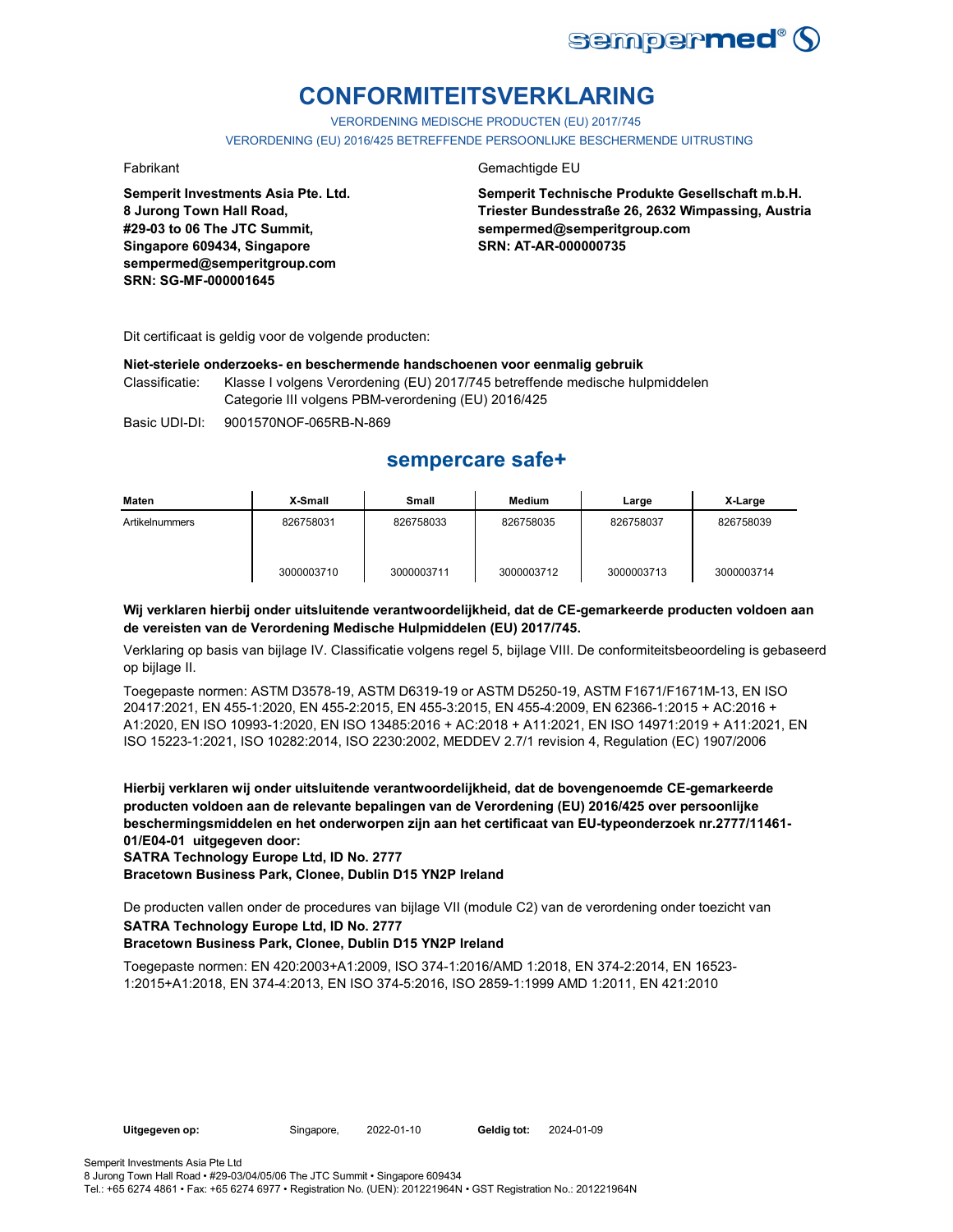

# **DECLARACIÓN DE CONFORMIDAD**

REGLAMENTO (UE) 2017/745 DE PRODUCTOS MEDICINALES REGLAMENTO (UE) 2016/425 PARA EQUIPAMIENTOS PERSONALES

**Semperit Investments Asia Pte. Ltd. 8 Jurong Town Hall Road, #29-03 to 06 The JTC Summit, Singapore 609434, Singapore sempermed@semperitgroup.com SRN: SG-MF-000001645**

#### Fabricante **Representante de la UE**

**Semperit Technische Produkte Gesellschaft m.b.H. Triester Bundesstraße 26, 2632 Wimpassing, Austria sempermed@semperitgroup.com SRN: AT-AR-000000735**

El presente certificado es válido para los siguientes productos:

#### **Guante de exploración y protección no estéril para un solo uso**

Clasificación: Clase I según el Reglamento de Productos Medicinales (EU) 2017/745 Categoría III según el Reglamento EPI (UE) 2016/425

Basic UDI-DI: 9001570NOF-065RB-N-869

## **sempercare safe+**

| Tamaños            | X-Small    | Small      | <b>Medium</b> | Large      | X-Large    |
|--------------------|------------|------------|---------------|------------|------------|
| Número de artículo | 826758031  | 826758033  | 826758035     | 826758037  | 826758039  |
|                    | 3000003710 | 3000003711 | 3000003712    | 3000003713 | 3000003714 |

#### **Por la presente confirmamos bajo nuestra exclusiva responsabilidad que los productos con marcado CE cumplen con los requisitos del Reglamento (UE) 2017/745 sobre productos sanitarios.**

Declaración basada en el anexo IV. Clasificación según la norma 5 del anexo VIII. La evaluación de la conformidad se basa en el anexo II.

Normas aplicadas: ASTM D3578-19, ASTM D6319-19 or ASTM D5250-19, ASTM F1671/F1671M-13, EN ISO 20417:2021, EN 455-1:2020, EN 455-2:2015, EN 455-3:2015, EN 455-4:2009, EN 62366-1:2015 + AC:2016 + A1:2020, EN ISO 10993- 1:2020, EN ISO 13485:2016 + AC:2018 + A11:2021, EN ISO 14971:2019 + A11:2021, EN ISO 15223-1:2021, ISO 10282:2014, ISO 2230:2002, MEDDEV 2.7/1 revision 4, Regulation (EC) 1907/2006

**Por la presente confirmamos, bajo nuestra exclusiva responsabilidad, que los productos arriba mencionados con la marca CE cumplen con las disposiciones pertinentes del Reglamento (UE) 2016/425 para equipos de protección personal y están sujetos al Certificado de examen de tipo nº. 2777/11461-01/E04-01 expedido por:**

#### **SATRA Technology Europe Ltd, ID No. 2777**

**Bracetown Business Park, Clonee, Dublin D15 YN2P Ireland**

Los productos están sujetos a los procedimientos establecidos en el anexo VII (módulo C2) del Reglamento bajo la supervisión de

### **SATRA Technology Europe Ltd, ID No. 2777**

#### **Bracetown Business Park, Clonee, Dublin D15 YN2P Ireland**

Normas aplicadas: EN 420:2003+A1:2009, ISO 374-1:2016/AMD 1:2018, EN 374-2:2014, EN 16523-1:2015+A1:2018, EN 374-4:2013, EN ISO 374-5:2016, ISO 2859-1:1999 AMD 1:2011, EN 421:2010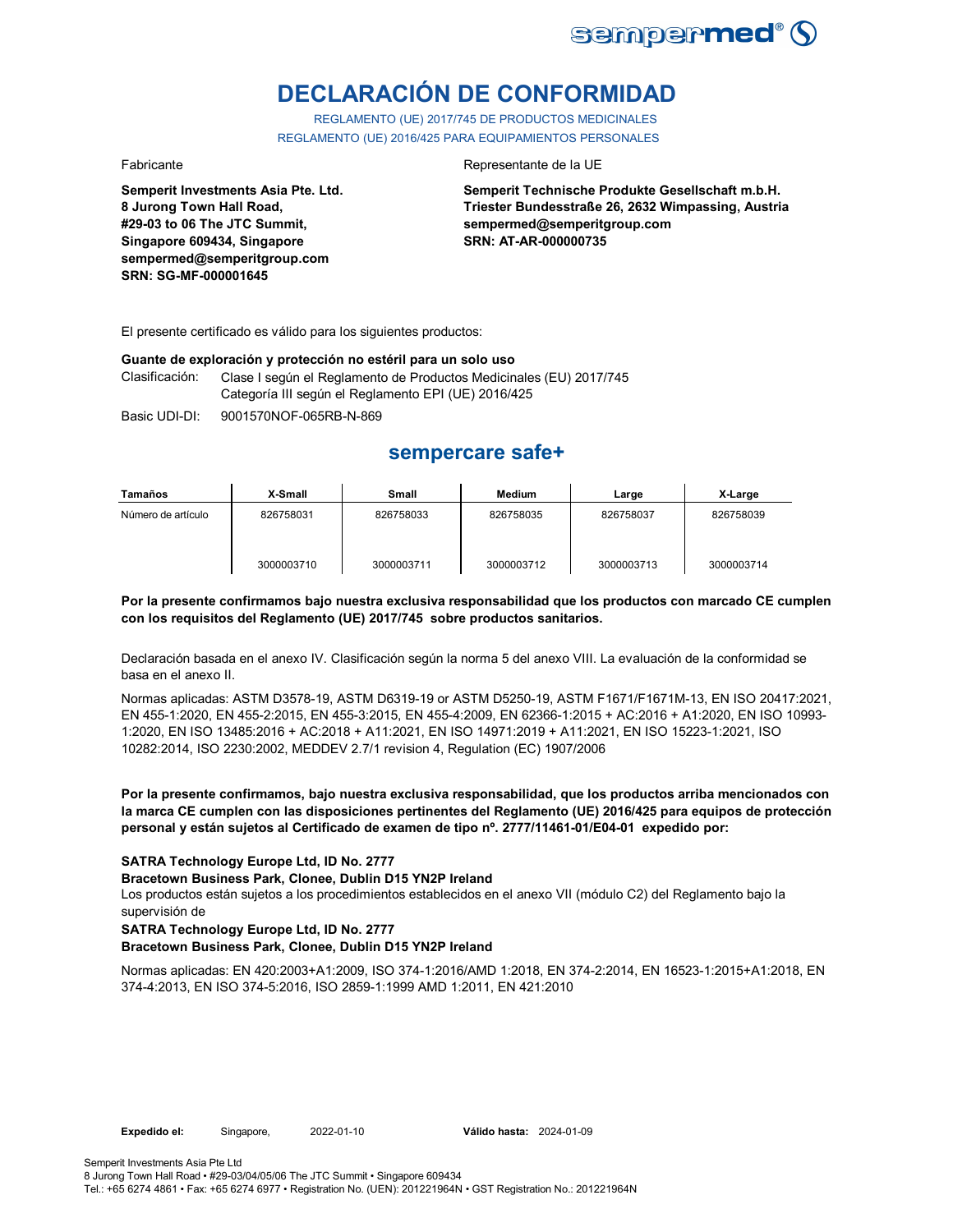

# **DECLARAÇÃO DE CONFORMIDADE**

REGULAMENTO (UE) 2017/745 SOBRE DISPOSITIVOS MÉDICOS REGULAMENTO (UE) 2016/425 SOBRE EQUIPAMENTO DE PROTEÇÃO INDIVIDUAL

**Semperit Investments Asia Pte. Ltd. 8 Jurong Town Hall Road, #29-03 to 06 The JTC Summit, Singapore 609434, Singapore sempermed@semperitgroup.com SRN: SG-MF-000001645**

#### Fabricante da UE

**Semperit Technische Produkte Gesellschaft m.b.H. Triester Bundesstraße 26, 2632 Wimpassing, Austria sempermed@semperitgroup.com SRN: AT-AR-000000735**

Este certificado é válido para os seguintes produtos:

#### **Luva de exame e de proteção não estéril para uso único**

Classificação: Classe I de acordo com o regulamento de Dispositivos Médicos (UE) 2017/745 Categoria III de acordo com o regulamento EPI (UE) 2016/425

Basic UDI-DI: 9001570NOF-065RB-N-869

## **sempercare safe+**

| Tamanhos          | X-Small    | Small      | Medium     | Large      | X-Large    |
|-------------------|------------|------------|------------|------------|------------|
| Números de artigo | 826758031  | 826758033  | 826758035  | 826758037  | 826758039  |
|                   | 3000003710 | 3000003711 | 3000003712 | 3000003713 | 3000003714 |

#### **Declaramos desta forma, sob a nossa exclusiva responsabilidade, que os produtos com a marca CE estão em conformidade com os requisitos da Regulamento de Dispositivos Médicos (UE) 2017/745 .**

Declaração baseada no Anexo IV. Classificação de acordo com a regra 5, Anexo VIII. Avaliação da conformidade com base no Anexo II.

Normas aplicadas: ASTM D3578-19, ASTM D6319-19 or ASTM D5250-19, ASTM F1671/F1671M-13, EN ISO 20417:2021, EN 455-1:2020, EN 455-2:2015, EN 455-3:2015, EN 455-4:2009, EN 62366-1:2015 + AC:2016 + A1:2020, EN ISO 10993- 1:2020, EN ISO 13485:2016 + AC:2018 + A11:2021, EN ISO 14971:2019 + A11:2021, EN ISO 15223-1:2021, ISO 10282:2014, ISO 2230:2002, MEDDEV 2.7/1 revision 4, Regulation (EC) 1907/2006

**Declaramos desta forma, sob a nossa exclusiva responsabilidade, que os produtos com a marca CE acima mencionados estão em conformidade com as disposições relevantes do regulamento (UE) 2016/425 para Equipamentos de Proteção Individual e são objeto do certificado de exame de tipo da UE n.º 2777/11461-01/E04-01 emitido por:**

**SATRA Technology Europe Ltd, ID No. 2777**

**Bracetown Business Park, Clonee, Dublin D15 YN2P Ireland**

Os produtos são objeto dos procedimentos previstos no anexo VII (módulo C2) do regulamento, sob a supervisão de

### **SATRA Technology Europe Ltd, ID No. 2777**

### **Bracetown Business Park, Clonee, Dublin D15 YN2P Ireland**

Normas aplicadas: EN 420:2003+A1:2009, ISO 374-1:2016/AMD 1:2018, EN 374-2:2014, EN 16523-1:2015+A1:2018, EN 374-4:2013, EN ISO 374-5:2016, ISO 2859-1:1999 AMD 1:2011, EN 421:2010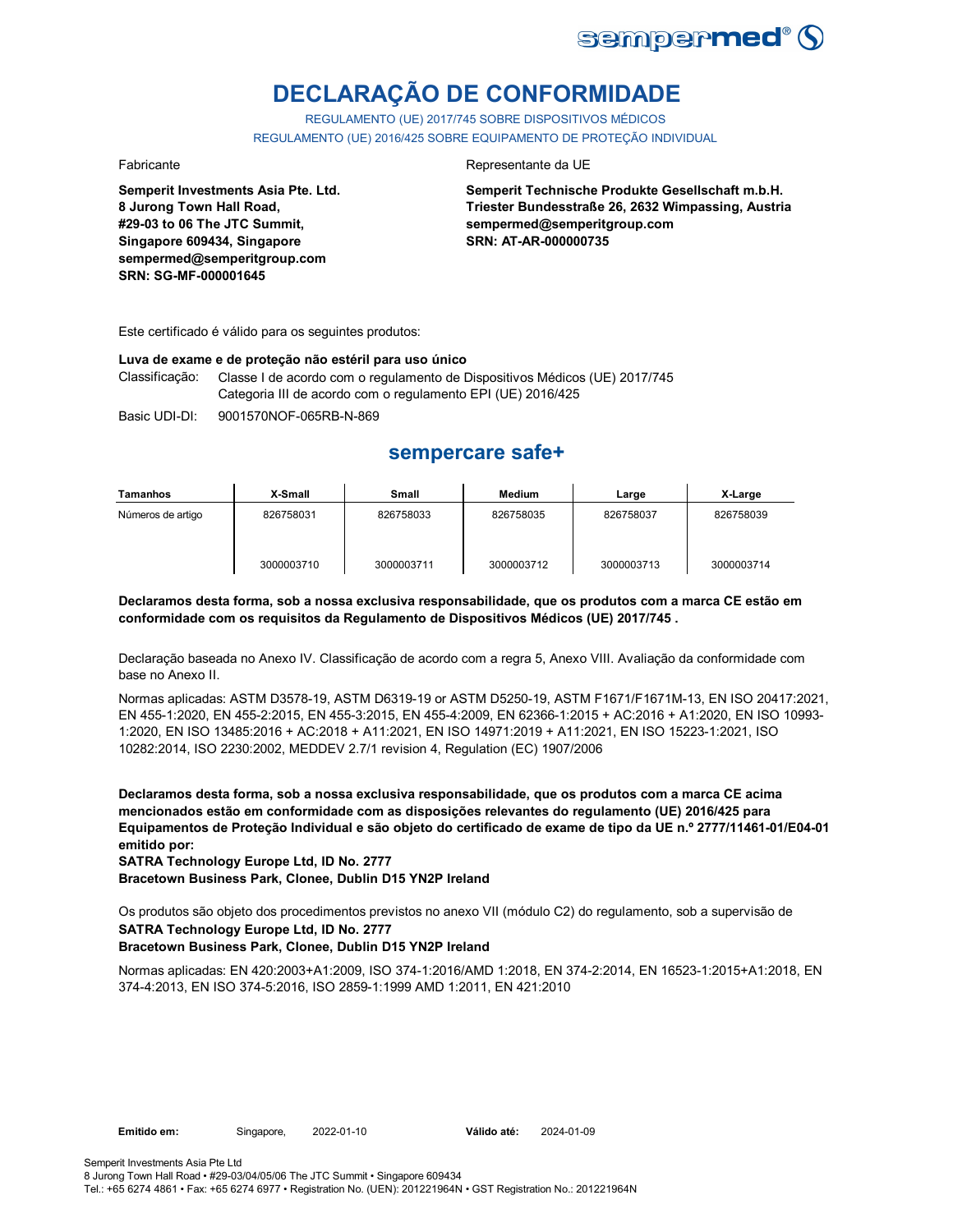

# **DEKLARATON OM ÖVERENSSTÄMMELSE**

FÖRORDNING (EU) 2017/745 MEDICINTEKNISKA PRODUKTER FÖRORDNING (EU) 2016/425 FÖR PERSONLIG SKYDDSUTRUSTNING

**Semperit Investments Asia Pte. Ltd. 8 Jurong Town Hall Road, #29-03 to 06 The JTC Summit, Singapore 609434, Singapore sempermed@semperitgroup.com SRN: SG-MF-000001645**

#### Tillverkare Behörig representant hos EU

**Semperit Technische Produkte Gesellschaft m.b.H. Triester Bundesstraße 26, 2632 Wimpassing, Austria sempermed@semperitgroup.com SRN: AT-AR-000000735**

Detta certifikat gäller följande produkt:

#### **Icke-steril inspektions- och skyddshandske för engångsanvändning**

Klassificering: Klass I enligt EU-förordning för medicintek-niska produkter (MD) (EU) 2017/745 Kategori III enligt EU-förordning för personlig skyddsutrustning (PPE) 2016/425

Basic UDI-DI: 9001570NOF-065RB-N-869

## **sempercare safe+**

| <b>Storlekar</b> | X-Small    | Small      | <b>Medium</b> | Large      | X-Large    |
|------------------|------------|------------|---------------|------------|------------|
| Artikelkoder     | 826758031  | 826758033  | 826758035     | 826758037  | 826758039  |
|                  | 3000003710 | 3000003711 | 3000003712    | 3000003713 | 3000003714 |

### **Vi förklarar härmed under eget exklusivt ansvar att ovan beskrivna, CE-markerade produkt stämmer överens med erforderliga i förordning för medicinska produkter (EU) 2017/745.**

Förklaring på grundval av bilaga IV. Klassificering enligt regel 5, bilaga VIII. Bedömningen av överensstämmelse grundar sig på bilaga II.

Tillämpade standarder: ASTM D3578-19, ASTM D6319-19 or ASTM D5250-19, ASTM F1671/F1671M-13, EN ISO 20417:2021, EN 455-1:2020, EN 455-2:2015, EN 455-3:2015, EN 455-4:2009, EN 62366-1:2015 + AC:2016 + A1:2020, EN ISO 10993-1:2020, EN ISO 13485:2016 + AC:2018 + A11:2021, EN ISO 14971:2019 + A11:2021, EN ISO 15223- 1:2021, ISO 10282:2014, ISO 2230:2002, MEDDEV 2.7/1 revision 4, Regulation (EC) 1907/2006

**Vi förklarar härmed under eget exklusivt ansvar att ovan beskrivna, CE-markerade produkt stämmer överens med tillämpliga bestämmelser i EU-förordningen 2016/425 för personlig skyddsutrustning och är identisk med den personliga skyddsutrustning som anges i EU-certifikat för typgranskning nummer2777/11461-01/E04-01 daterad av:**

### **SATRA Technology Europe Ltd, ID No. 2777**

#### **Bracetown Business Park, Clonee, Dublin D15 YN2P Ireland**

och är föremål för den procedur som beskrivs i Bilaga VII (Modul C2) till EU-förordningen 2016/425 under the supervision of under uppsikt av

### **SATRA Technology Europe Ltd, ID No. 2777**

### **Bracetown Business Park, Clonee, Dublin D15 YN2P Ireland**

Tillämpade standarder: EN 420:2003+A1:2009, ISO 374-1:2016/AMD 1:2018, EN 374-2:2014, EN 16523- 1:2015+A1:2018, EN 374-4:2013, EN ISO 374-5:2016, ISO 2859-1:1999 AMD 1:2011, EN 421:2010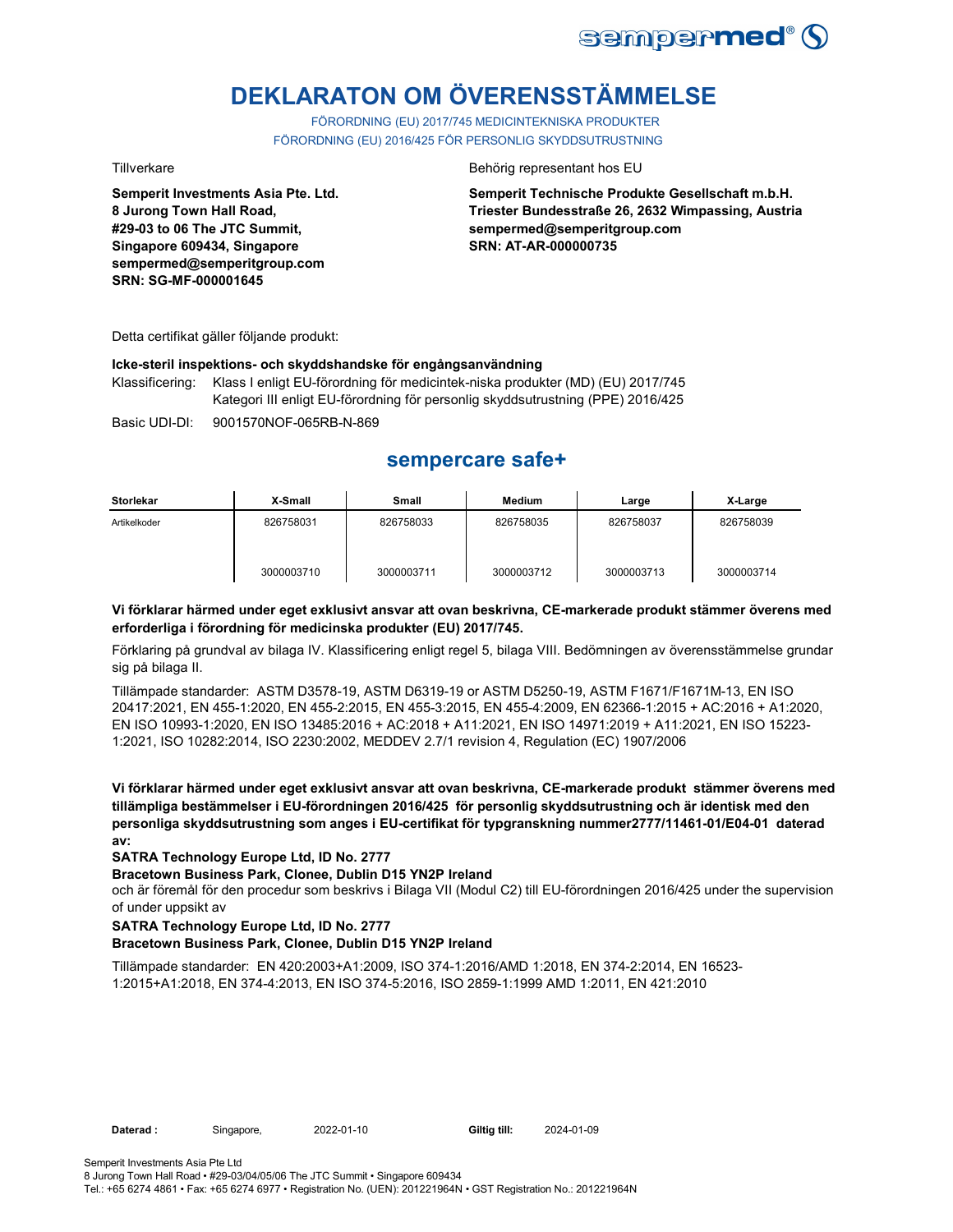

# **KONFORMITETSERKLÆRING**

FORORDNING (EU) 2017/745 OM MEDICINSK UDSTYR FORORDNING (EU) 2016/425 FOR PERSONLIGE VÆRNEMIDLER

#### Producent **EU-befuldmægtigede**

**Semperit Technische Produkte Gesellschaft m.b.H. Triester Bundesstraße 26, 2632 Wimpassing, Austria sempermed@semperitgroup.com SRN: AT-AR-000000735**

Dette certifikat er gyldigt for følgende produkter:

**Semperit Investments Asia Pte. Ltd.**

**8 Jurong Town Hall Road, #29-03 to 06 The JTC Summit, Singapore 609434, Singapore sempermed@semperitgroup.com**

**SRN: SG-MF-000001645**

#### **Ikke-steril undersøgelses- og beskyttelseshandske til engangsbrug**

Klassificering: Klasse I jævnfør (EU) 2017/745 -forordningen for medicinsk udstyr Kategori III jævnfør PVM-forordningen (EU) 2016/425

Basic UDI-DI: 9001570NOF-065RB-N-869

## **sempercare safe+**

| Størrelser   | X-Small    | Small      | <b>Medium</b> | Large      | X-Large    |
|--------------|------------|------------|---------------|------------|------------|
| Artikelnumre | 826758031  | 826758033  | 826758035     | 826758037  | 826758039  |
|              | 3000003710 | 3000003711 | 3000003712    | 3000003713 | 3000003714 |

### **Vi bekræfter hermed under fuldt ansvar, at de ovenfor nævnte CE-mærkede produkter stemmer overens med de krav i forordningen for medicinsk udstyr (EU) 2017/745.**

Erklæring på grundlag af bilag IV. Klassificering i henhold til regel 5, bilag VIII. Overensstemmelsesvurderingen er baseret på bilag II.

Anvendte standarder: ASTM D3578-19, ASTM D6319-19 or ASTM D5250-19, ASTM F1671/F1671M-13, EN ISO 20417:2021, EN 455-1:2020, EN 455-2:2015, EN 455-3:2015, EN 455-4:2009, EN 62366-1:2015 + AC:2016 + A1:2020, EN ISO 10993-1:2020, EN ISO 13485:2016 + AC:2018 + A11:2021, EN ISO 14971:2019 + A11:2021, EN ISO 15223- 1:2021, ISO 10282:2014, ISO 2230:2002, MEDDEV 2.7/1 revision 4, Regulation (EC) 1907/2006

### **Vi bekræfter hermed under fuldt ansvar, at de ovenfor nævnte CE-mærkede produkter stemmer overens med med de afgørende bestemmelser i forordningen (EU) 2016/425 for personlige værnemidler, og er genstand for EUcertificering af typeafprøvning nr.2777/11461-01/E04-01 udstedt gennem:**

### **SATRA Technology Europe Ltd, ID No. 2777**

**Bracetown Business Park, Clonee, Dublin D15 YN2P Ireland**

Produkterne er genstand for procedurer jævnfør VII (modul C2) i forordningen med opsyn af

**SATRA Technology Europe Ltd, ID No. 2777**

#### **Bracetown Business Park, Clonee, Dublin D15 YN2P Ireland**

Anvendte standarder: EN 420:2003+A1:2009, ISO 374-1:2016/AMD 1:2018, EN 374-2:2014, EN 16523-1:2015+A1:2018, EN 374-4:2013, EN ISO 374-5:2016, ISO 2859-1:1999 AMD 1:2011, EN 421:2010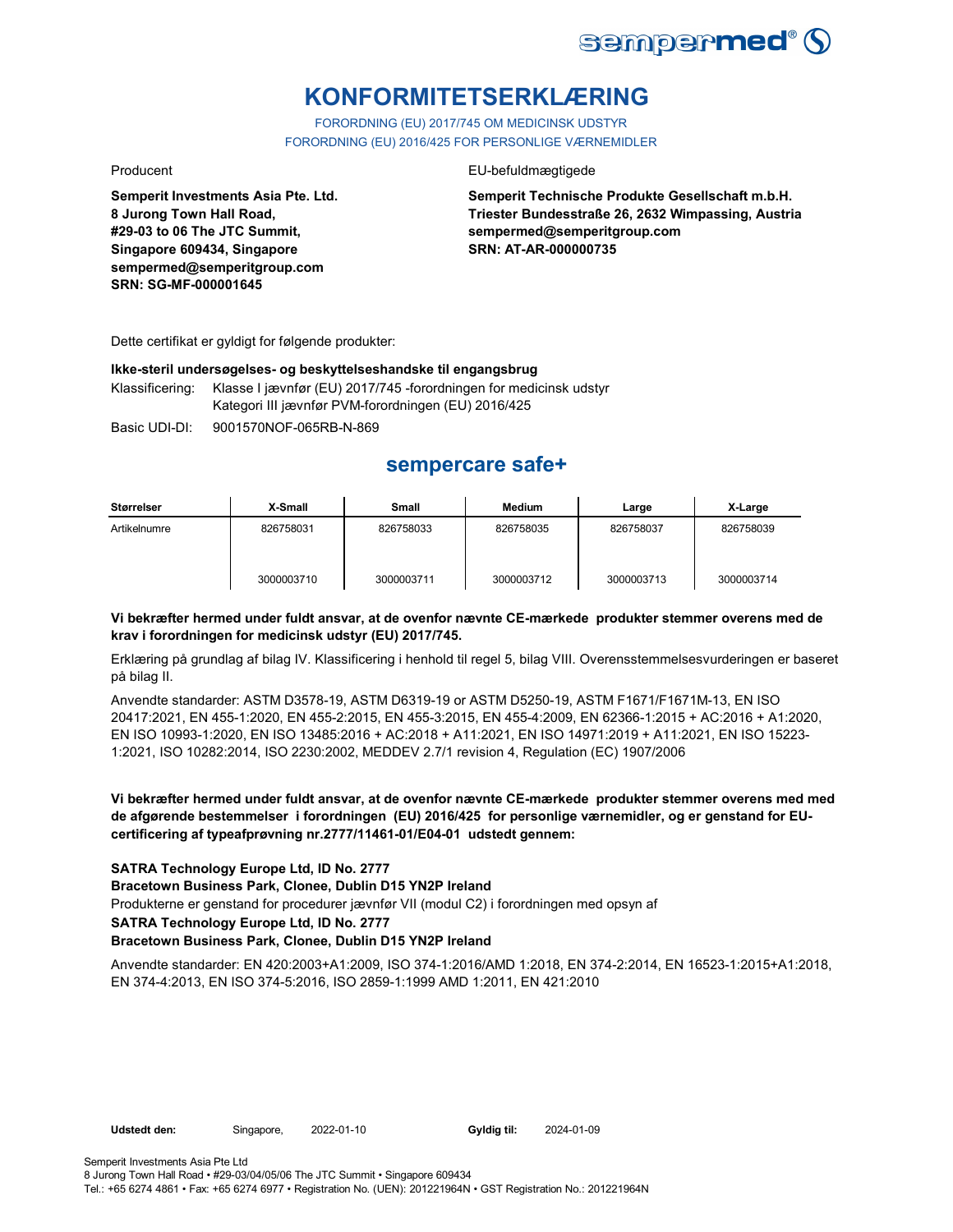

# **KONFORMITETSERKLÆRING**

FORORDNING FOR MEDISINSK UTSTYR (EU) 2017/745 FORORDNING (EU) 2016/425 OM PERSONLIG VERNEUTSTYR

**Semperit Investments Asia Pte. Ltd. 8 Jurong Town Hall Road, #29-03 to 06 The JTC Summit, Singapore 609434, Singapore sempermed@semperitgroup.com SRN: SG-MF-000001645**

#### Produsent **Autorisert representant i EU**

**Semperit Technische Produkte Gesellschaft m.b.H. Triester Bundesstraße 26, 2632 Wimpassing, Austria sempermed@semperitgroup.com SRN: AT-AR-000000735**

Dette sertifikatet er gyldig for følgende produkter:

#### **Ikke-steril undersøkelses- og beskyttelseshanske for engangsbruk**

Klassifisering: Klasse I i henhold til forordning for medisinsk utstyr (EU) 2017/745 Kategori III i henhold til PVU-forordningen (EU) nr. 2016/425

Basic UDI-DI: 9001570NOF-065RB-N-869

## **sempercare safe+**

| <b>Størrelser</b> | X-Small    | <b>Small</b> | <b>Medium</b> | Large      | X-Large    |
|-------------------|------------|--------------|---------------|------------|------------|
| Artikkelnumre     | 826758031  | 826758033    | 826758035     | 826758037  | 826758039  |
|                   | 3000003710 | 3000003711   | 3000003712    | 3000003713 | 3000003714 |

### **Vi erklærer herved under eneansvar at det CE-merkede produktet oppfyller de kravene i Uredbet for medisinsk utstyr (EU) 2017/745.**

Erklæring basert på vedlegg IV. Klassifisering i henhold til regel nr. 5, vedlegg VIII. Samsvarsvurderingen er basert på vedlegg II.

Relevante standarder: ASTM D3578-19, ASTM D6319-19 or ASTM D5250-19, ASTM F1671/F1671M-13, EN ISO 20417:2021, EN 455-1:2020, EN 455-2:2015, EN 455-3:2015, EN 455-4:2009, EN 62366-1:2015 + AC:2016 + A1:2020, EN ISO 10993-1:2020, EN ISO 13485:2016 + AC:2018 + A11:2021, EN ISO 14971:2019 + A11:2021, EN ISO 15223- 1:2021, ISO 10282:2014, ISO 2230:2002, MEDDEV 2.7/1 revision 4, Regulation (EC) 1907/2006

**Vi erklærer herved under eneansvar at det CE-merkede produktet som er nevnt ovenfor oppfyller de relevante bestemmelsene i Forordning (EU) nr. 2016/425 om personlig verneutstyr og er gjenstand for EUtypeprøvesertifikat nr. 2777/11461-01/E04-01 utstedt av:**

**SATRA Technology Europe Ltd, ID No. 2777**

#### **Bracetown Business Park, Clonee, Dublin D15 YN2P Ireland**

Produktet er gjenstand for prosedyren som er beskrevet i Vedlegg VII (Modul C2) i Forordning nr. 2016/425 under tilsyn av

### **SATRA Technology Europe Ltd, ID No. 2777**

### **Bracetown Business Park, Clonee, Dublin D15 YN2P Ireland**

Relevante standarder: EN 420:2003+A1:2009, ISO 374-1:2016/AMD 1:2018, EN 374-2:2014, EN 16523-1:2015+A1:2018, EN 374-4:2013, EN ISO 374-5:2016, ISO 2859-1:1999 AMD 1:2011, EN 421:2010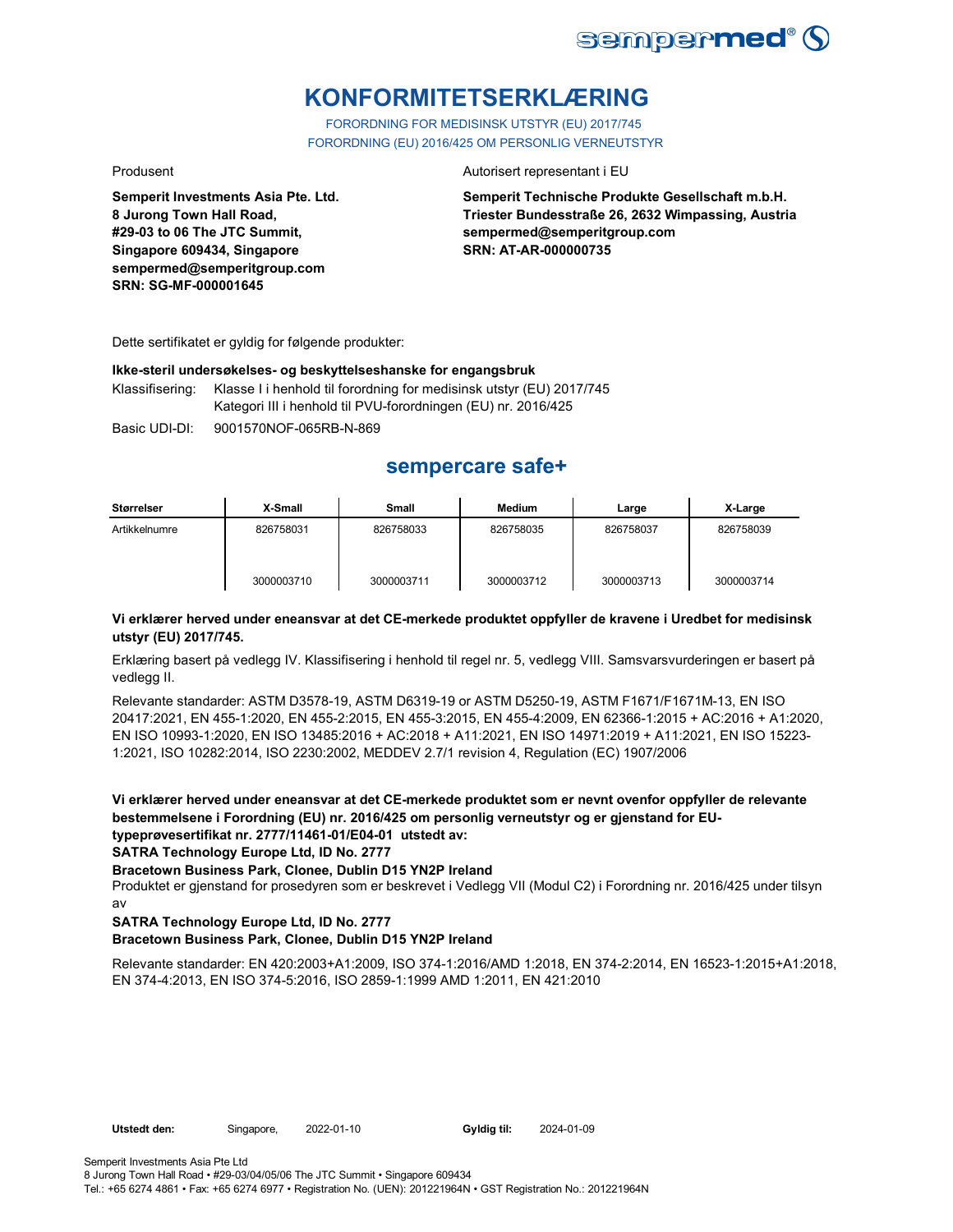

# **VAATIMUSTENMUKAISUUSVAKUUTUS**

LÄÄKINNÄLLISIÄ LAITTEITA KOSKEVA ASETUS (EU) 2017/745 HENKILÖNSUOJAIMISTA ANNETTU ASETUS (EU) 2016/425

**Semperit Investments Asia Pte. Ltd. 8 Jurong Town Hall Road, #29-03 to 06 The JTC Summit, Singapore 609434, Singapore sempermed@semperitgroup.com SRN: SG-MF-000001645**

#### Valmistaja EU:n valtuutettu edustaja

**Semperit Technische Produkte Gesellschaft m.b.H. Triester Bundesstraße 26, 2632 Wimpassing, Austria sempermed@semperitgroup.com SRN: AT-AR-000000735**

Tämä sertifikaatti koskee seuraavia tuotteita:

### **Kertakäyttöinen ei-steriili tutkimus- ja suojakäsine**

Luokitus: Luokka I lääkinnällisiä laitteita koskevan asetuksen (EU) 2017/745 mukaisesti Luokka III henkilönsuojaimista annetun asetuksen (EU) 2016/425 mukaisesti

Basic UDI-DI: 9001570NOF-065RB-N-869

## **sempercare safe+**

| Koot         | X-Small    | Small      | <b>Medium</b> | Large      | X-Large    |
|--------------|------------|------------|---------------|------------|------------|
| Tuotenumerot | 826758031  | 826758033  | 826758035     | 826758037  | 826758039  |
|              | 3000003710 | 3000003711 | 3000003712    | 3000003713 | 3000003714 |

### **Täten vahvistamme yksinomaisella vastuullamme, että CE-merkityt tuotteet vastaavat lääkinnällisiä laitteita koskevan asetuksen (EU) 2017/745 mukaisia vaatimuksia.**

Liitteeseen IV perustuva julistus. Luokitus liitteen VIII 5 säännön mukaisesti. Vaatimustenmukaisuuden arviointi perustuu liitteeseen II.

Sovelletut standardit: ASTM D3578-19, ASTM D6319-19 or ASTM D5250-19, ASTM F1671/F1671M-13, EN ISO 20417:2021, EN 455-1:2020, EN 455-2:2015, EN 455-3:2015, EN 455-4:2009, EN 62366-1:2015 + AC:2016 + A1:2020, EN ISO 10993-1:2020, EN ISO 13485:2016 + AC:2018 + A11:2021, EN ISO 14971:2019 + A11:2021, EN ISO 15223-1:2021, ISO 10282:2014, ISO 2230:2002, MEDDEV 2.7/1 revision 4, Regulation (EC) 1907/2006

**Täten vahvistamme yksinomaisella vastuullamme, että yllä mainitut CE-merkityt tuotteet vastaavat henkilönsuojaimista annetun asetuksen (EU) 2016/425 mukaisia perustavanlaatuisia vaatimuksia ja niihin sovelletaan EU:n tyyppitarkastustodistusta nro 2777/11461-01/E04-01 laadittu :**

**SATRA Technology Europe Ltd, ID No. 2777**

**Bracetown Business Park, Clonee, Dublin D15 YN2P Ireland**

Tuotteet ovat asetuksen liitteen VII (moduuli C2) mukaisen menettelyn kohteena, valvonnan suorittaa

**SATRA Technology Europe Ltd, ID No. 2777**

### **Bracetown Business Park, Clonee, Dublin D15 YN2P Ireland**

Sovelletut standardit: EN 420:2003+A1:2009, ISO 374-1:2016/AMD 1:2018, EN 374-2:2014, EN 16523-1:2015+A1:2018, EN 374-4:2013, EN ISO 374-5:2016, ISO 2859-1:1999 AMD 1:2011, EN 421:2010

Semperit Investments Asia Pte Ltd 8 Jurong Town Hall Road • #29-03/04/05/06 The JTC Summit • Singapore 609434 Tel.: +65 6274 4861 • Fax: +65 6274 6977 • Registration No. (UEN): 201221964N • GST Registration No.: 201221964N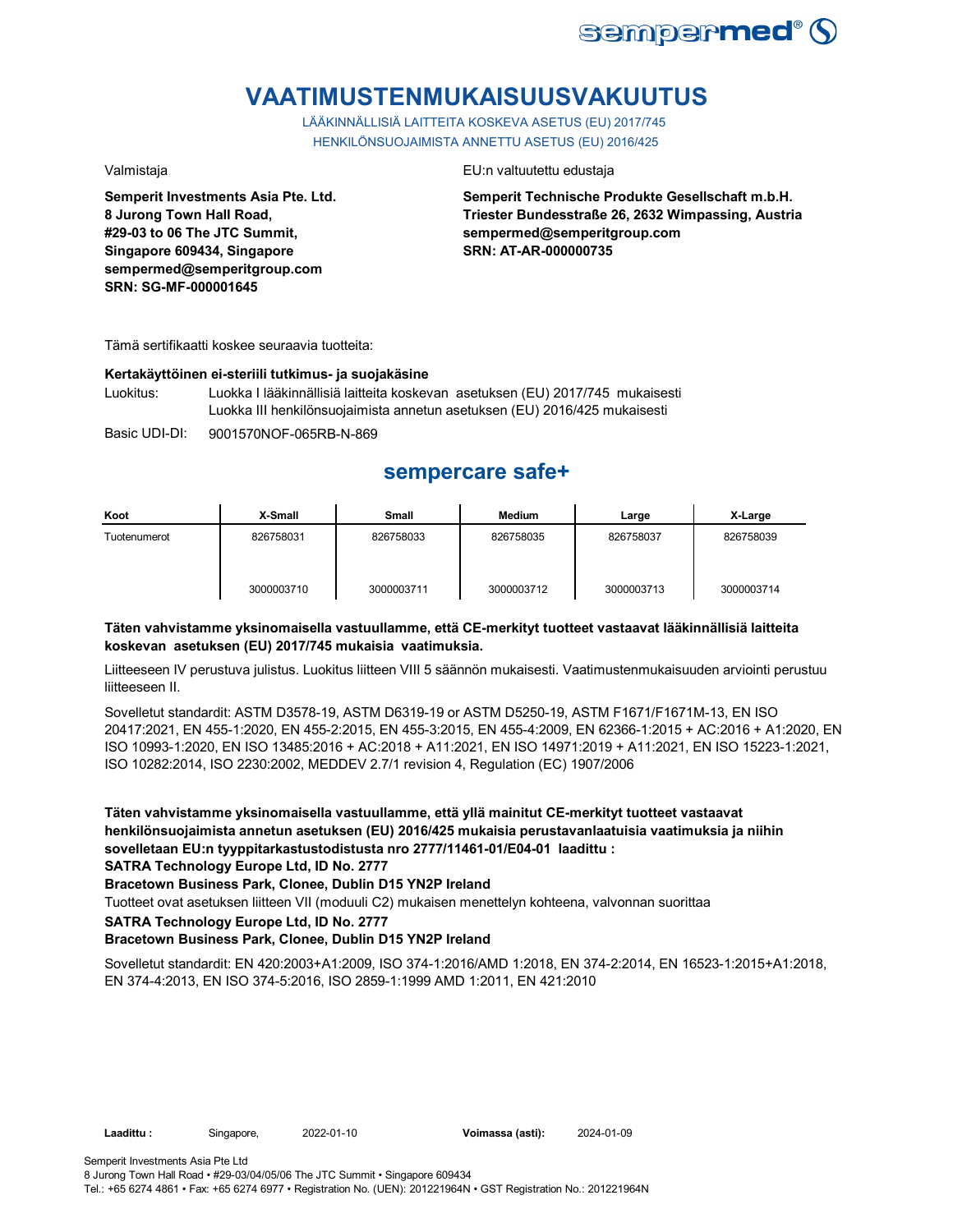

# **ATITIKTIES DEKLARACIJA**

REGLAMENTAS DĖL MEDICINOS PRIETAISŲ (ES) 2017/745 REGLAMENTAS (ES) 2016/425 DĖL ASMENINIŲ APSAUGOS PRIEMONIŲ

**Semperit Investments Asia Pte. Ltd. 8 Jurong Town Hall Road, #29-03 to 06 The JTC Summit, Singapore 609434, Singapore sempermed@semperitgroup.com SRN: SG-MF-000001645**

### Gamintojas ES įgaliotas asmuo

**Semperit Technische Produkte Gesellschaft m.b.H. Triester Bundesstraße 26, 2632 Wimpassing, Austria sempermed@semperitgroup.com SRN: AT-AR-000000735**

Šis sertifikatas galioja toliau nurodytiems produktams:

### **Nesterilios vienkartinio naudojimo apžiūros ir apsauginės pirštinės**

- Klasifikacija: I klasė pagal reglamentą dėl medicinos prietaisų (ES) 2017/745 III kategorija pagal reglamentą (ES) 2016/425 dėl asmeninių apsaugos priemonių
- Basic UDI-DI: 9001570NOF-065RB-N-869

## **sempercare safe+**

| Dydžiai         | X-Small    | Small      | <b>Medium</b> | Large      | X-Large    |
|-----------------|------------|------------|---------------|------------|------------|
| Prekiu numeriai | 826758031  | 826758033  | 826758035     | 826758037  | 826758039  |
|                 | 3000003710 | 3000003711 | 3000003712    | 3000003713 | 3000003714 |

### **Prisiimdami visą atsakomybę šiuo dokumentu patvirtiname, kad CE paženklinti produktai atitinka reglamentą dėl medicinos prietaisų (ES) 2017/745 reikalavimus.**

Deklaracija, pagrįsta IV priedu. Klasifikavimas pagal VIII priedo 5 taisyklę. Atitikties įvertinimas pagal II priedą.

Taikomi standartai: ASTM D3578-19, ASTM D6319-19 or ASTM D5250-19, ASTM F1671/F1671M-13, EN ISO 20417:2021, EN 455-1:2020, EN 455-2:2015, EN 455-3:2015, EN 455-4:2009, EN 62366-1:2015 + AC:2016 + A1:2020, EN ISO 10993-1:2020, EN ISO 13485:2016 + AC:2018 + A11:2021, EN ISO 14971:2019 + A11:2021, EN ISO 15223-1:2021, ISO 10282:2014, ISO 2230:2002, MEDDEV 2.7/1 revision 4, Regulation (EC) 1907/2006

**Prisiimdami visą atsakomybę, šiuo dokumentu patvirtiname, kad anksčiau paminėti CE paženklinti produktai atitinka svarbiausius reglamentą dėl asmeninių apsaugos priemonių (ES) 2016/425 reikalavimus ir yra ES tipo tyrimo sertifikato Nr. objektas. 2777/11461-01/E04-01 išduota :**

### **SATRA Technology Europe Ltd, ID No. 2777**

### **Bracetown Business Park, Clonee, Dublin D15 YN2P Ireland**

Produktai yra metodo objektas pagal reglamentą VII priedą (modulis C2) prižiūrint

**SATRA Technology Europe Ltd, ID No. 2777**

### **Bracetown Business Park, Clonee, Dublin D15 YN2P Ireland**

Taikomi standartai: EN 420:2003+A1:2009, ISO 374-1:2016/AMD 1:2018, EN 374-2:2014, EN 16523-1:2015+A1:2018, EN 374- 4:2013, EN ISO 374-5:2016, ISO 2859-1:1999 AMD 1:2011, EN 421:2010

**Išduota :** Singapore, 2022-01-10 **Galioja iki:** 2024-01-09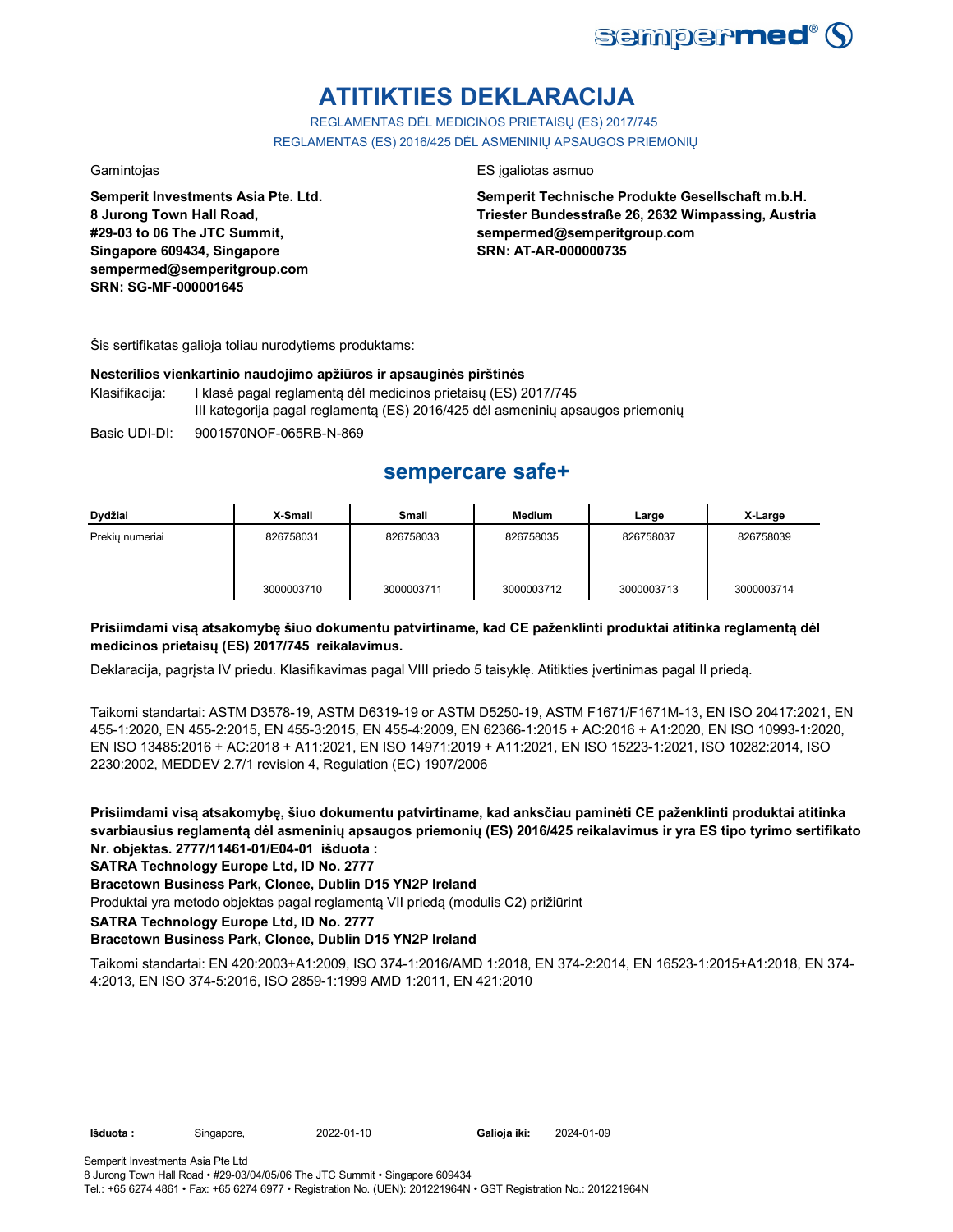

# **ATBILSTĪBAS DEKLARĀCIJA**

MEDICĪNAS IERĪČU REGULA (ES) 2017/745

REGULA (ES) 2016/425 PAR INDIVIDUĀLAJIEM AIZSARDZĪBAS LĪDZEKLIEM

**8 Jurong Town Hall Road, #29-03 to 06 The JTC Summit, Singapore 609434, Singapore sempermed@semperitgroup.com**

**SRN: SG-MF-000001645**

#### Likumīgais ražotājs **Pilnvarotais pārstāvis ES**

**Semperit Technische Produkte Gesellschaft m.b.H. Triester Bundesstraße 26, 2632 Wimpassing, Austria sempermed@semperitgroup.com SRN: AT-AR-000000735**

Šis sertifikāts ir derīgs šādam produktam:

**Semperit Investments Asia Pte. Ltd.**

#### **Nesterili izmeklēšanas aizsargcimdi vienreizējai lietošanai**

Klasifikācija: I klase saskaņā ar medicīnas ierīču Regulu (ES) 2017/745 III kategorija saskaņā ar IAL Regulu (ES) 2016/425

Basic UDI-DI: 9001570NOF-065RB-N-869

## **sempercare safe+**

| Izmēri          | X-Small    | Small      | Medium     | Large      | X-Large    |
|-----------------|------------|------------|------------|------------|------------|
| Artikula numurs | 826758031  | 826758033  | 826758035  | 826758037  | 826758039  |
|                 | 3000003710 | 3000003711 | 3000003712 | 3000003713 | 3000003714 |

### **Ar šo mēs apliecinām, ka iepriekš aprakstītais produkts ar CE marķējumu atbilst medicīnas ierīču (ES) 2017/745 regulas prasībām.**

Deklarācija, pamatojoties uz IV pielikumu. Klasifikācija saskaņā ar VIII pielikuma 5. noteikumu. Atbilstības novērtēšanas pamatā ir II pielikums.

Piemērotie standarti: ASTM D3578-19, ASTM D6319-19 or ASTM D5250-19, ASTM F1671/F1671M-13, EN ISO 20417:2021, EN 455-1:2020, EN 455-2:2015, EN 455-3:2015, EN 455-4:2009, EN 62366-1:2015 + AC:2016 + A1:2020, EN ISO 10993-1:2020, EN ISO 13485:2016 + AC:2018 + A11:2021, EN ISO 14971:2019 + A11:2021, EN ISO 15223- 1:2021, ISO 10282:2014, ISO 2230:2002, MEDDEV 2.7/1 revision 4, Regulation (EC) 1907/2006

**Ar šo mēs apliecinām, ka iepriekš aprakstītais produkts ar CE marķējumu atbilst Regulas (ES) 2016/425 par individuālajiem aizsardzības līdzekļiem piemērojamajiem noteikumiem un ir identisks individuālajiem aizsardzības līdzekļiem, uz kuriem attiecas ES tipa pārbaudes sertifikāts Nr. 2777/11461-01/E04-01 izdots :**

#### **SATRA Technology Europe Ltd, ID No. 2777**

**Bracetown Business Park, Clonee, Dublin D15 YN2P Ireland**

un uz to attiecas Regulas (ES) 2016/425 VII pielikumā (C2 modulis) noteiktā procedūra

**SATRA Technology Europe Ltd, ID No. 2777**

#### **Bracetown Business Park, Clonee, Dublin D15 YN2P Ireland**

Piemērotie standarti: EN 420:2003+A1:2009, ISO 374-1:2016/AMD 1:2018, EN 374-2:2014, EN 16523-1:2015+A1:2018, EN 374-4:2013, EN ISO 374-5:2016, ISO 2859-1:1999 AMD 1:2011, EN 421:2010

**Izdots :** Singapore, 2022-01-10 **Derīgs līdz:** 2024-01-09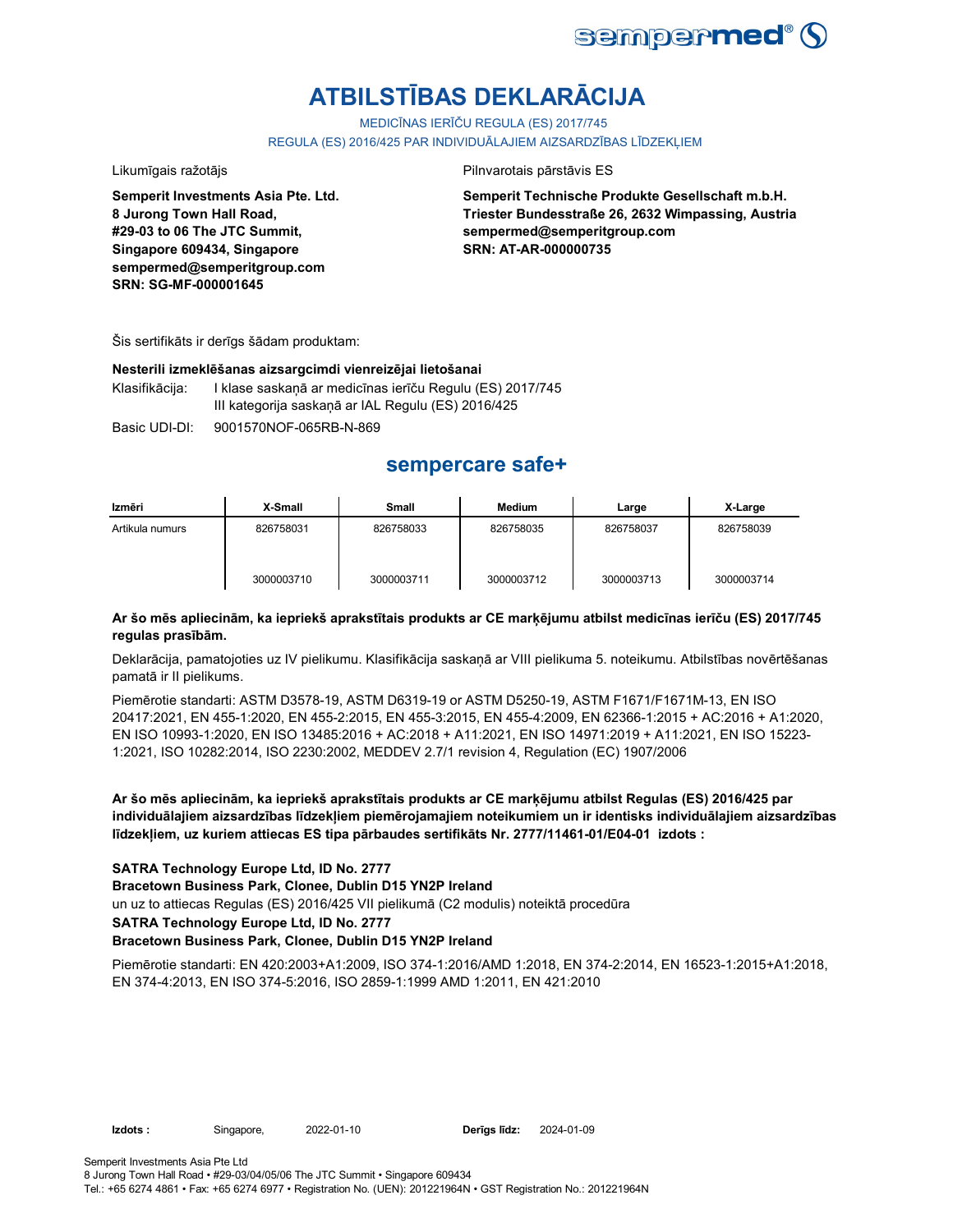

# **VASTAVUSDEKLARATSIOON**

MEDITSIINITOODETE MÄÄRUS (EL) 2017/745 ISIKUKAITSEVAHENDITE MÄÄRUS (EL) 2016/425

Tootja Volitatud esindaja EL-is

**Semperit Investments Asia Pte. Ltd. 8 Jurong Town Hall Road, #29-03 to 06 The JTC Summit, Singapore 609434, Singapore sempermed@semperitgroup.com SRN: SG-MF-000001645**

**Semperit Technische Produkte Gesellschaft m.b.H. Triester Bundesstraße 26, 2632 Wimpassing, Austria sempermed@semperitgroup.com SRN: AT-AR-000000735**

See sertifikaat kehtib järgmistele toodetele:

#### **Mittesteriilne läbivaatus- ja kaitsekinnas ühekordseks kasutuseks**

Klassifikatsioon: I klass kooskõlas meditsiinitoodete määrusega (EU) 2017/745 III kategooria kooskõlas isikukaitsevahendite määrusega (EL) 2016/425

Basic UDI-DI: 9001570NOF-065RB-N-869

## **sempercare safe+**

| Suurused     | X-Small    | <b>Small</b> | Medium     | Large      | X-Large    |
|--------------|------------|--------------|------------|------------|------------|
| Tootenumbrid | 826758031  | 826758033    | 826758035  | 826758037  | 826758039  |
|              | 3000003710 | 3000003711   | 3000003712 | 3000003713 | 3000003714 |

### **Kinnitame oma ainuvastutusel, et CE-märgisega tooted on kooskõlas meditsiinitoodete määruse (EU) 2017/745 nõuetega.**

Deklaratsioon põhineb IV lisal. Klassifikatsioon kooskõlas VIII lisa 5. reegliga. Vastavushindamine põhineb II lisal.

Kohaldatud normid: ASTM D3578-19, ASTM D6319-19 or ASTM D5250-19, ASTM F1671/F1671M-13, EN ISO 20417:2021, EN 455-1:2020, EN 455-2:2015, EN 455-3:2015, EN 455-4:2009, EN 62366-1:2015 + AC:2016 + A1:2020, EN ISO 10993- 1:2020, EN ISO 13485:2016 + AC:2018 + A11:2021, EN ISO 14971:2019 + A11:2021, EN ISO 15223-1:2021, ISO 10282:2014, ISO 2230:2002, MEDDEV 2.7/1 revision 4, Regulation (EC) 1907/2006

**Kinnitame oma ainuvastutusel, et eespool nimetatud CE-märgistusega tooted on kooskõlas isikukaitsevahendite määruse (EL) 2016/425 põhisätetega ning on identsed isikukaitsevahenditega, mille kohta on välja antud EÜ tüübihindamistõend nr2777/11461-01/E04-01 välja :**

### **SATRA Technology Europe Ltd, ID No. 2777**

**Bracetown Business Park, Clonee, Dublin D15 YN2P Ireland**

Toodetele kohaldub määruse VII lisa (moodul C2) menetlus, mille üle teostab järelevalvet

#### **SATRA Technology Europe Ltd, ID No. 2777**

### **Bracetown Business Park, Clonee, Dublin D15 YN2P Ireland**

Kohaldatud normid: EN 420:2003+A1:2009, ISO 374-1:2016/AMD 1:2018, EN 374-2:2014, EN 16523-1:2015+A1:2018, EN 374-4:2013, EN ISO 374-5:2016, ISO 2859-1:1999 AMD 1:2011, EN 421:2010

**Välja andmise aeg :** Singapore, 2022-01-10 **Kehtivusaeg:** 2024-01-09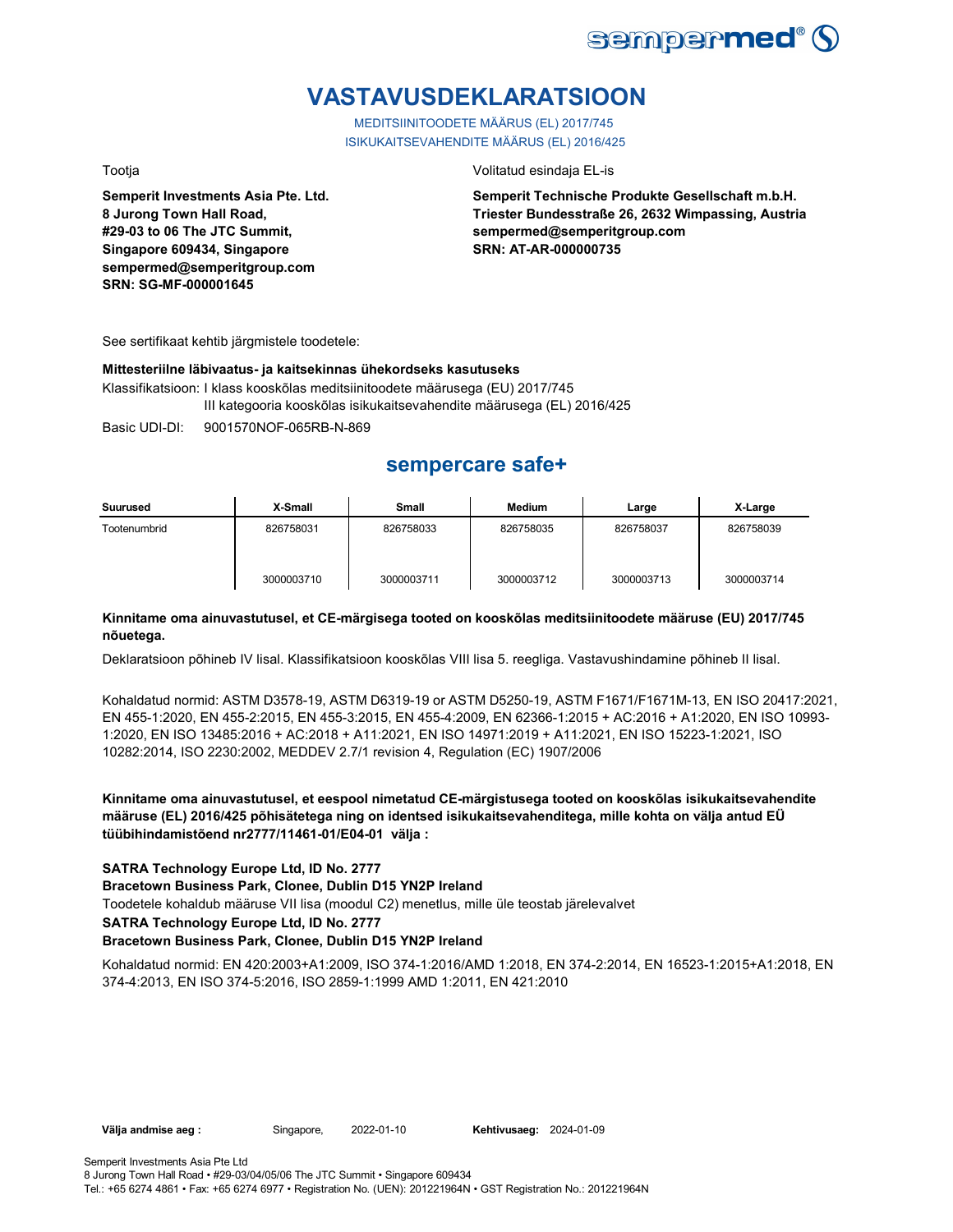

# **PROHLÁŠENÍ O SHODĚ**

NAŘÍZENÍ O ZDRAVOTNICKÝCH PROSTŘEDCÍCH (EU) 2017/745 NAŘÍZENÍ (EU) 2016/425 PRO OSOBNÍ OCHRANNÉ PROSTŘEDKY

**Semperit Investments Asia Pte. Ltd. 8 Jurong Town Hall Road, #29-03 to 06 The JTC Summit, Singapore 609434, Singapore sempermed@semperitgroup.com SRN: SG-MF-000001645**

#### Výrobce EU zplnomocněný zástupce

**Semperit Technische Produkte Gesellschaft m.b.H. Triester Bundesstraße 26, 2632 Wimpassing, Austria sempermed@semperitgroup.com SRN: AT-AR-000000735**

Tento certifikát je platný pro následující produkty:

#### **Nesterilní vyšetřovací a ochranné rukavice pro jednorázové použití**

Klasifikace Třída I podle nařízení o zdravotnických prostředcích (EU) 2017/745 Kategorie III podle nařízení o OOP (EU) 2016/425

Basic UDI-DI: 9001570NOF-065RB-N-869

## **sempercare safe+**

| Velikosti      | X-Small    | Small      | <b>Medium</b> | Large      | X-Large    |
|----------------|------------|------------|---------------|------------|------------|
| Číslo produktu | 826758031  | 826758033  | 826758035     | 826758037  | 826758039  |
|                | 3000003710 | 3000003711 | 3000003712    | 3000003713 | 3000003714 |

### **Tímto potvrzujeme s výlučnou odpovědností, že produkty označené CE souhlasí se požadavky nařízení o zdravotnických prostředcích (EU) 2017/745.**

Prohlášení na základě přílohy IV. Klasifikace podle pravidla 5 přílohy VIII. Posouzení shody je založeno na příloze II.

Použité normy: ASTM D3578-19, ASTM D6319-19 or ASTM D5250-19, ASTM F1671/F1671M-13, EN ISO 20417:2021, EN 455-1:2020, EN 455-2:2015, EN 455-3:2015, EN 455-4:2009, EN 62366-1:2015 + AC:2016 + A1:2020, EN ISO 10993- 1:2020, EN ISO 13485:2016 + AC:2018 + A11:2021, EN ISO 14971:2019 + A11:2021, EN ISO 15223-1:2021, ISO 10282:2014, ISO 2230:2002, MEDDEV 2.7/1 revision 4, Regulation (EC) 1907/2006

**Tímto potvrzujeme s výlučnou odpovědností, že výše uvedené produkty označené jako CE souhlasí s příslušnými ustanoveními nařízení (EU) 2016/425 pro Osobní ochranné prostředky a jsou předmětem přezkoušení EU č.2777/11461-01/E04-01 vystaveno :**

**SATRA Technology Europe Ltd, ID No. 2777**

**Bracetown Business Park, Clonee, Dublin D15 YN2P Ireland**

Produkty jsou předmětem procesu podle dodatku VII (moduly, C2) nařízení pod dohledem

**SATRA Technology Europe Ltd, ID No. 2777**

### **Bracetown Business Park, Clonee, Dublin D15 YN2P Ireland**

Použité normy: EN 420:2003+A1:2009, ISO 374-1:2016/AMD 1:2018, EN 374-2:2014, EN 16523-1:2015+A1:2018, EN 374- 4:2013, EN ISO 374-5:2016, ISO 2859-1:1999 AMD 1:2011, EN 421:2010

**Vystaveno dne:** Singapore, 2022-01-10 **Platné do:** 2024-01-09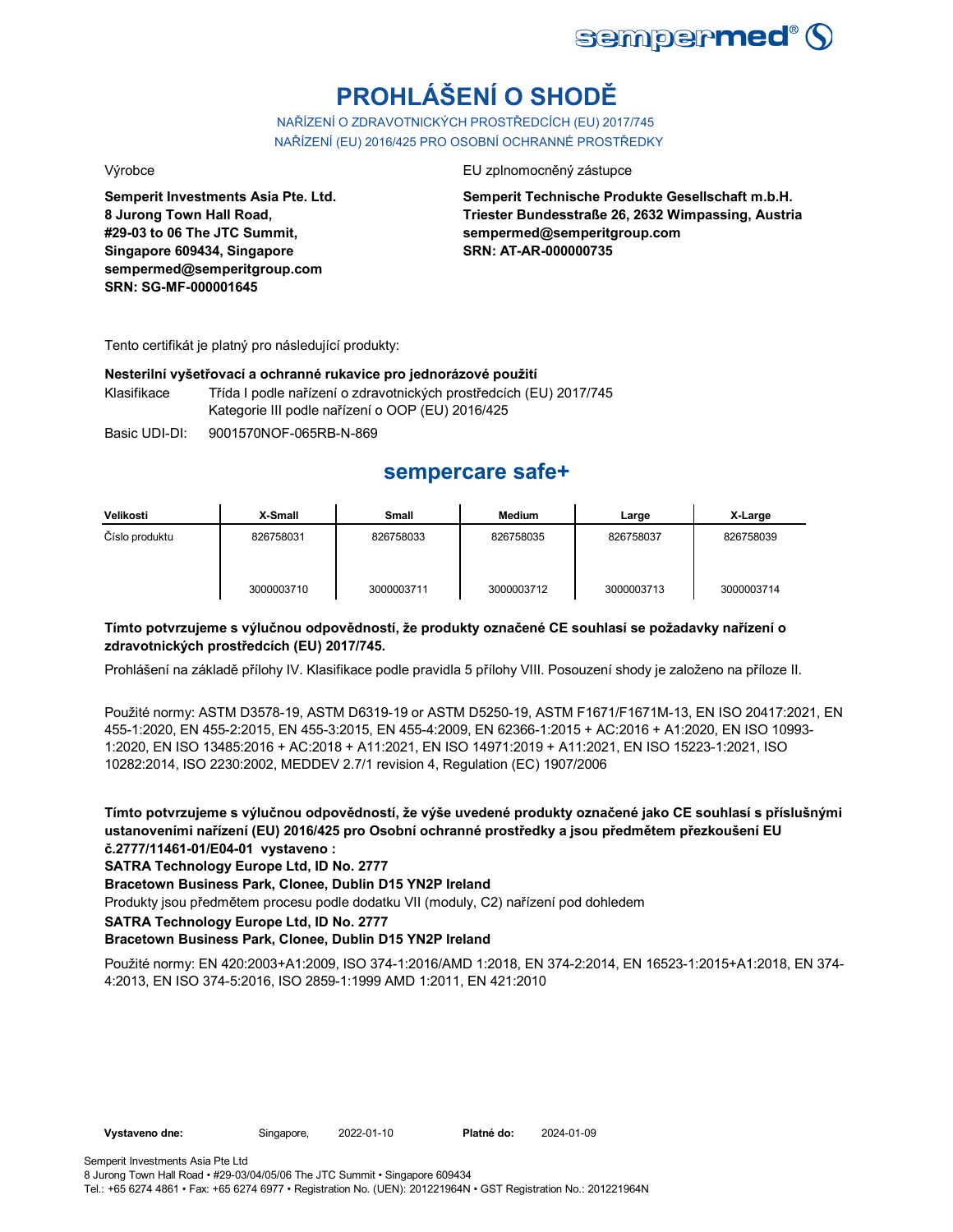

# **VYHLÁSENIE O ZHODE**

NARIADENIE (EU) 2017/745 O ZDRAVOTNÍCKYCH POMÔCKACH NARIADENIE (EÚ) 2016/425 O OSOBNÝCH OCHRANNÝCH PROSTRIEDKOCH

Výrobca Splnomocnenec pre EÚ

**Semperit Technische Produkte Gesellschaft m.b.H. Triester Bundesstraße 26, 2632 Wimpassing, Austria sempermed@semperitgroup.com SRN: AT-AR-000000735**

**sempermed@semperitgroup.com SRN: SG-MF-000001645**

**Semperit Investments Asia Pte. Ltd.**

**8 Jurong Town Hall Road, #29-03 to 06 The JTC Summit, Singapore 609434, Singapore**

Tento certifikát je platný pre nasledujúce body:

### **Nesterilné vyšetrovacie a ochranné rukavice na jedno použitie**

Basic UDI-DI: 9001570NOF-065RB-N-869 Klasifikácia: Trieda I podľa Nariadenia (EU) 2017/745 o zdravotníckych pomôckach Kategória III podľa Nariadenia o osobných ochranných pomôckach (EU) 2016/425

## **sempercare safe+**

| Veľkosti      | X-Small    | Small      | <b>Medium</b> | Large      | X-Large    |
|---------------|------------|------------|---------------|------------|------------|
| Výrobné čísla | 826758031  | 826758033  | 826758035     | 826758037  | 826758039  |
|               | 3000003710 | 3000003711 | 3000003712    | 3000003713 | 3000003714 |

### **Týmto vo svojej výhradnej zodpovednosti potvrdzujeme, že výrobky označené symbolom CE sú v súlade so požiadavkami Nariadenia (EU) 2017/745 o zdravotníckych pomôckach.**

Vyhlásenie na základe prílohy IV. Klasifikácia podľa pravidla 5 prílohy VIII. Posudzovanie zhody je založené na prílohe II.

Súvisiace normy: ASTM D3578-19, ASTM D6319-19 or ASTM D5250-19, ASTM F1671/F1671M-13, EN ISO 20417:2021, EN 455-1:2020, EN 455-2:2015, EN 455-3:2015, EN 455-4:2009, EN 62366-1:2015 + AC:2016 + A1:2020, EN ISO 10993- 1:2020, EN ISO 13485:2016 + AC:2018 + A11:2021, EN ISO 14971:2019 + A11:2021, EN ISO 15223-1:2021, ISO 10282:2014, ISO 2230:2002, MEDDEV 2.7/1 revision 4, Regulation (EC) 1907/2006

**Týmto vo svojej výhradnej zodpovednosti potvrdzujeme, že výrobky označené symbolom CE sú v súlade so smerodajnými ustanoveniami Nariadenia (EÚ) 2016/425 o osobných ochranných prostriedkoch a sú predmetom EU - Osvedčenia o typovej skúške č. 2777/11461-01/E04-01 vyhotovené :**

**SATRA Technology Europe Ltd, ID No. 2777**

**Bracetown Business Park, Clonee, Dublin D15 YN2P Ireland**

Výrobky sú predmetom konania podľa dodatku VII (moduly C2) Nariadenia pod dohľadom

**SATRA Technology Europe Ltd, ID No. 2777**

### **Bracetown Business Park, Clonee, Dublin D15 YN2P Ireland**

Súvisiace normy: EN 420:2003+A1:2009, ISO 374-1:2016/AMD 1:2018, EN 374-2:2014, EN 16523-1:2015+A1:2018, EN 374-4:2013, EN ISO 374-5:2016, ISO 2859-1:1999 AMD 1:2011, EN 421:2010

**Vyhotovené dňa:** Singapore, 2022-01-10 **Platné do:** 2024-01-09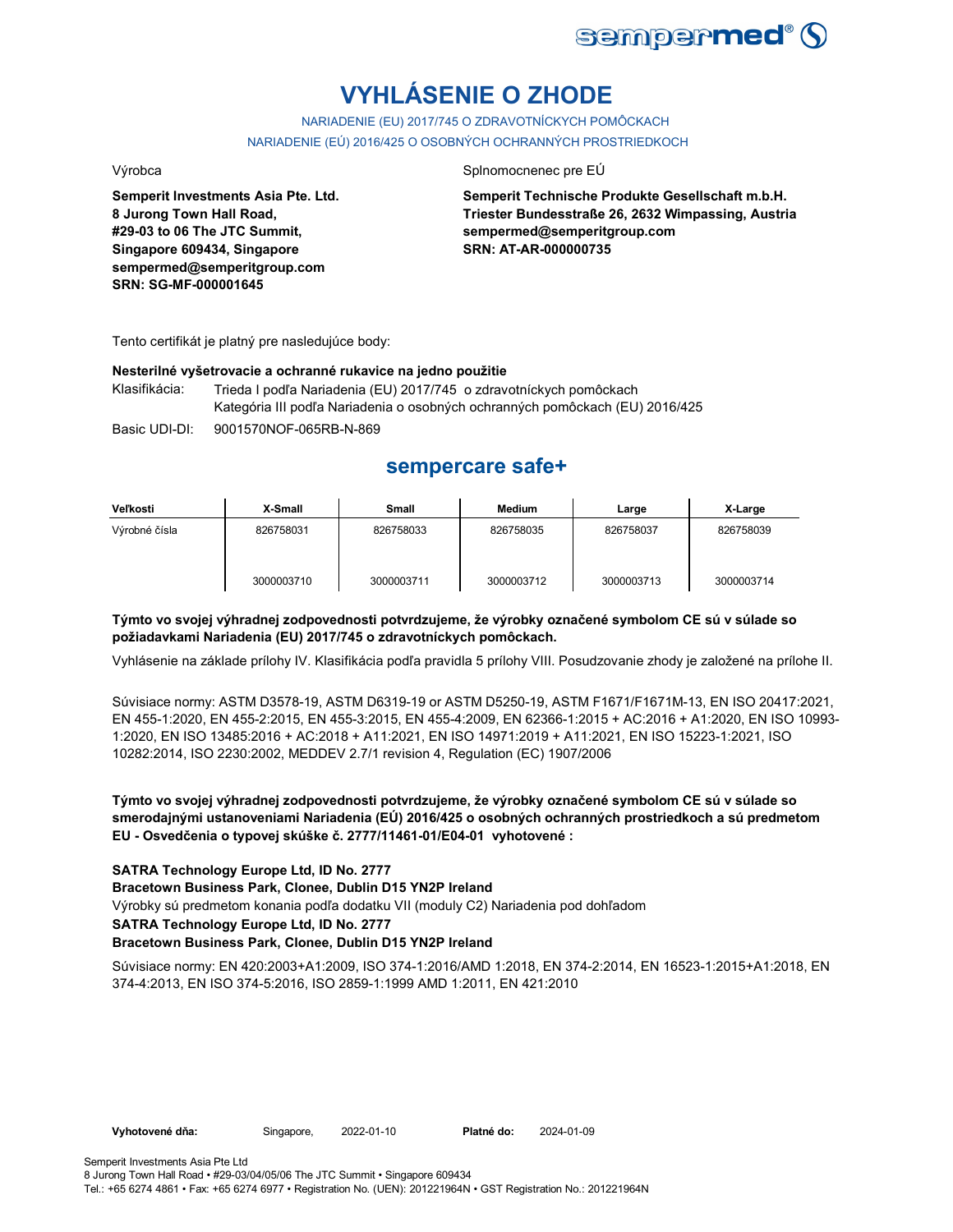

# **MEGFELELŐSÉGI NYILATKOZAT**

ORVOSTECHNIKAI ESZKÖZÖKRŐL SZÓLÓ (EU) 2017/745 RENDELET EGYÉNI VÉDŐESZKÖZÖKRŐL SZÓLÓ (EU) 2016/425 RENDELET

**Semperit Investments Asia Pte. Ltd. 8 Jurong Town Hall Road, #29-03 to 06 The JTC Summit, Singapore 609434, Singapore sempermed@semperitgroup.com SRN: SG-MF-000001645**

### Gyártó EU-meghatalmazott

**Semperit Technische Produkte Gesellschaft m.b.H. Triester Bundesstraße 26, 2632 Wimpassing, Austria sempermed@semperitgroup.com SRN: AT-AR-000000735**

Ez a tanúsítvány a következő termékekre érvényes:

#### **Egyszer használatos, nem steril vizsgálati- és védőkesztyű**

Osztályozás: I. osztály az orvostechnikai eszközökről szóló (EU) 2017/745 rendelet szerint III. kategória az egyéni védőeszközökről szóló (EU) 2016/425 rendelet szerint

Basic UDI-DI: 9001570NOF-065RB-N-869

## **sempercare safe+**

| Méretek    | X-Small    | <b>Small</b> | Medium     | Large      | X-Large    |
|------------|------------|--------------|------------|------------|------------|
| Cikkszámok | 826758031  | 826758033    | 826758035  | 826758037  | 826758039  |
|            | 3000003710 | 3000003711   | 3000003712 | 3000003713 | 3000003714 |

### **Ezennel kizárólagos felelősségünk mellett kijelentjük, hogy a CE jelzésű termékek eszközökről szóló (EU) 2017/745 rendelet alapvető előírásainak.**

Con la presente, dichiariamo sotto la nostra esclusiva responsabilità che il prodotto con marchio CE sopra descritto soddisfa i requisiti del regolamento sui dispositivi medici (UE) 2017/745 .

Alkalmazott szabványok: ASTM D3578-19, ASTM D6319-19 or ASTM D5250-19, ASTM F1671/F1671M-13, EN ISO 20417:2021, EN 455-1:2020, EN 455-2:2015, EN 455-3:2015, EN 455-4:2009, EN 62366-1:2015 + AC:2016 + A1:2020, EN ISO 10993-1:2020, EN ISO 13485:2016 + AC:2018 + A11:2021, EN ISO 14971:2019 + A11:2021, EN ISO 15223- 1:2021, ISO 10282:2014, ISO 2230:2002, MEDDEV 2.7/1 revision 4, Regulation (EC) 1907/2006

**Ezennel kizárólagos felelősségünk mellett kijelentjük, hogy a fent említett CE jelzésű termékek megfelelnek az egyéni védőeszközökre irányuló 2016/425/EU rendelet vonatkozó előírásainak és vonatkozik rájuk a megfelelő számú EU-típusvizsgálati tanúsítvány 2777/11461-01/E04-01 kelt : SATRA Technology Europe Ltd, ID No. 2777**

**Bracetown Business Park, Clonee, Dublin D15 YN2P Ireland**

**SATRA Technology Europe Ltd, ID No. 2777** A termékekre vonatkozik a rendelet VII. melléklete (C2 modul) szerinti eljárás a következő személy felügyelete mellett:

### **Bracetown Business Park, Clonee, Dublin D15 YN2P Ireland**

Alkalmazott szabványok: EN 420:2003+A1:2009, ISO 374-1:2016/AMD 1:2018, EN 374-2:2014, EN 16523- 1:2015+A1:2018, EN 374-4:2013, EN ISO 374-5:2016, ISO 2859-1:1999 AMD 1:2011, EN 421:2010

Semperit Investments Asia Pte Ltd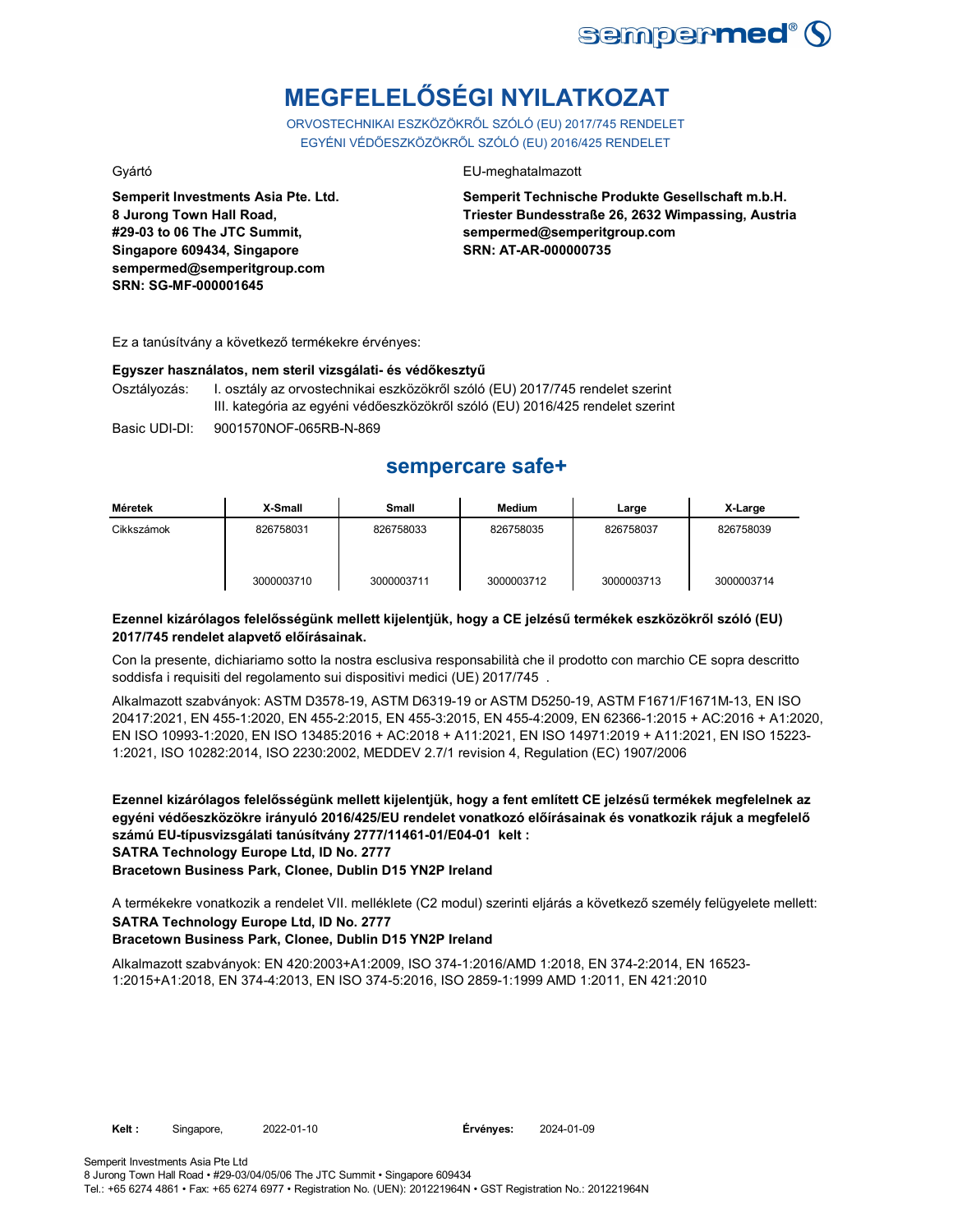

# **IZJAVA O SKLADNOSTI**

UREDBA O MEDICINSKIH PRIPOMOČKIH (EU) 2017/745/EGS UREDBA (EU) 2016/425 ZA OSEBNO VAROVALNO OPREMO

**Semperit Investments Asia Pte. Ltd. 8 Jurong Town Hall Road, #29-03 to 06 The JTC Summit, Singapore 609434, Singapore sempermed@semperitgroup.com SRN: SG-MF-000001645**

#### Proizvajalec **Proizvajalec** Pooblaščen zastopnik EU

**Semperit Technische Produkte Gesellschaft m.b.H. Triester Bundesstraße 26, 2632 Wimpassing, Austria sempermed@semperitgroup.com SRN: AT-AR-000000735**

To potrdilo velja za naslednje izdelke:

#### **Nesterilne zaščitne rokavice in rokavice za preglede za enkratno uporabo**

Klasifikacija: Razred I v skladu z Uredbo o medicinskih pripomočkih (EU) 2017/745/EGS Kategorija III v skladu z Uredbo OVO (EU) 2016/425

Basic UDI-DI: 9001570NOF-065RB-N-869

## **sempercare safe+**

| Velikosti         | X-Small    | Small      | <b>Medium</b> | Large      | X-Large    |
|-------------------|------------|------------|---------------|------------|------------|
| Stevilke izdelkov | 826758031  | 826758033  | 826758035     | 826758037  | 826758039  |
|                   | 3000003710 | 3000003711 | 3000003712    | 3000003713 | 3000003714 |

### **S to izključno odgovornostjo izjavljamo, da so izdelki z oznako CE v skladu z zahtevami Uredbe za medicinske pripomočke (EU) 2017/745.**

Izjava na podlagi Priloge IV. Razvrstitev v skladu s Prilogo VIII k Pravilniku 5. Ocenjevanje skladnosti temelji na Prilogi II.

Uporabljeni standardi: ASTM D3578-19, ASTM D6319-19 or ASTM D5250-19, ASTM F1671/F1671M-13, EN ISO 20417:2021, EN 455-1:2020, EN 455-2:2015, EN 455-3:2015, EN 455-4:2009, EN 62366-1:2015 + AC:2016 + A1:2020, EN ISO 10993-1:2020, EN ISO 13485:2016 + AC:2018 + A11:2021, EN ISO 14971:2019 + A11:2021, EN ISO 15223- 1:2021, ISO 10282:2014, ISO 2230:2002, MEDDEV 2.7/1 revision 4, Regulation (EC) 1907/2006

**S to izključno odgovornostjo izjavljamo, da so zgoraj navedeni izdelki z oznako CE v skladu z bistvenimi zahtevami Uredbe (EU) 2016/425 za osebno varovalno opremo in so predmet certifikata ES o pregledu tipa št. 2777/11461-01/E04-01 izdano :**

### **SATRA Technology Europe Ltd, ID No. 2777**

**Bracetown Business Park, Clonee, Dublin D15 YN2P Ireland**

Izdelki so predmet postopka v skladu s Prilogo VII (modul C2) uredbe pod nadzorom

#### **SATRA Technology Europe Ltd, ID No. 2777**

### **Bracetown Business Park, Clonee, Dublin D15 YN2P Ireland**

Uporabljeni standardi: EN 420:2003+A1:2009, ISO 374-1:2016/AMD 1:2018, EN 374-2:2014, EN 16523-1:2015+A1:2018, EN 374-4:2013, EN ISO 374-5:2016, ISO 2859-1:1999 AMD 1:2011, EN 421:2010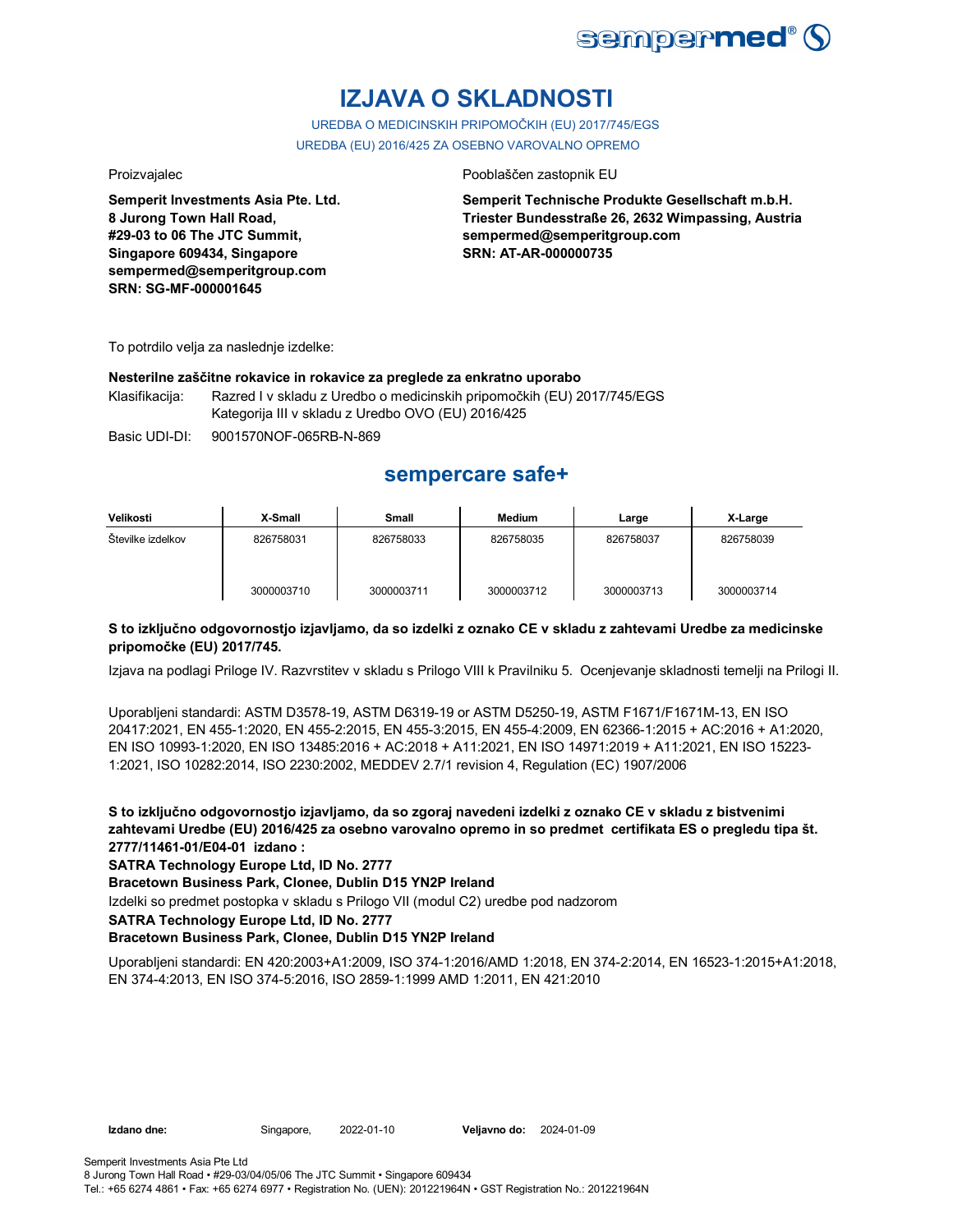

# **IZJAVA O SUKLADNOSTI**

UREDBA O MEDICINSKIM PROIZVODIMA (EU) 2017/745 UREDBA (EU) 2016/425 O OSOBNOJ ZAŠTITNOJ OPREMI

Proizvođač Ovlašteni predstavnik u EU

**Semperit Investments Asia Pte. Ltd. 8 Jurong Town Hall Road, #29-03 to 06 The JTC Summit, Singapore 609434, Singapore sempermed@semperitgroup.com SRN: SG-MF-000001645**

**Semperit Technische Produkte Gesellschaft m.b.H. Triester Bundesstraße 26, 2632 Wimpassing, Austria sempermed@semperitgroup.com SRN: AT-AR-000000735**

Ovaj certifikat vrijedi za sljedeće proizvode:

#### **Nesterilne zaštitne rukavice za pregled za jednokratnu uporabu**

Klasifikacija: Klasa I. prema Direktivi o medicinskim proizvodima (EU) 2017/745 Kategorija III. prema Uredbi o osobnoj zaštitnoj opremi (EU) 2016/425

Basic UDI-DI: 9001570NOF-065RB-N-869

## **sempercare safe+**

| Veličine    | X-Small    | Small      | <b>Medium</b> | Large      | X-Large    |
|-------------|------------|------------|---------------|------------|------------|
| Br. artikla | 826758031  | 826758033  | 826758035     | 826758037  | 826758039  |
|             | 3000003710 | 3000003711 | 3000003712    | 3000003713 | 3000003714 |

### **Ovim putem izjavljujemo pod punom odgovornošću da su proizvodi s CE oznakom sukladni s zahtjevima Uredbe o medicinskim proizvodima (EU) 2017/745.**

Izjava se temelji na Prilogu IV. Klasifikacija prema pravilu 5, Prilog VIII. Ocjenjivanje sukladnosti prema Prilogu II.

Primijenjene norme: ASTM D3578-19, ASTM D6319-19 or ASTM D5250-19, ASTM F1671/F1671M-13, EN ISO 20417:2021, EN 455-1:2020, EN 455-2:2015, EN 455-3:2015, EN 455-4:2009, EN 62366-1:2015 + AC:2016 + A1:2020, EN ISO 10993-1:2020, EN ISO 13485:2016 + AC:2018 + A11:2021, EN ISO 14971:2019 + A11:2021, EN ISO 15223-1:2021, ISO 10282:2014, ISO 2230:2002, MEDDEV 2.7/1 revision 4, Regulation (EC) 1907/2006

**Ovim putem izjavljujemo pod punom odgovornošću da su prethodno navedeni proizvodi s CE oznakom sukladni s mjerodavnim odredbama Uredbe (EU) 2016/425 o osobnoj zaštitnoj opremi i da su predmet EU certifikata o ispitivanju tipa br.2777/11461-01/E04-01 izdano :**

**SATRA Technology Europe Ltd, ID No. 2777**

### **Bracetown Business Park, Clonee, Dublin D15 YN2P Ireland**

Proizvodi podliježu postupku iz Dodatka VII. (modul C2) Uredbe pod nadzorom

**SATRA Technology Europe Ltd, ID No. 2777**

### **Bracetown Business Park, Clonee, Dublin D15 YN2P Ireland**

Primijenjene norme: EN 420:2003+A1:2009, ISO 374-1:2016/AMD 1:2018, EN 374-2:2014, EN 16523-1:2015+A1:2018, EN 374-4:2013, EN ISO 374-5:2016, ISO 2859-1:1999 AMD 1:2011, EN 421:2010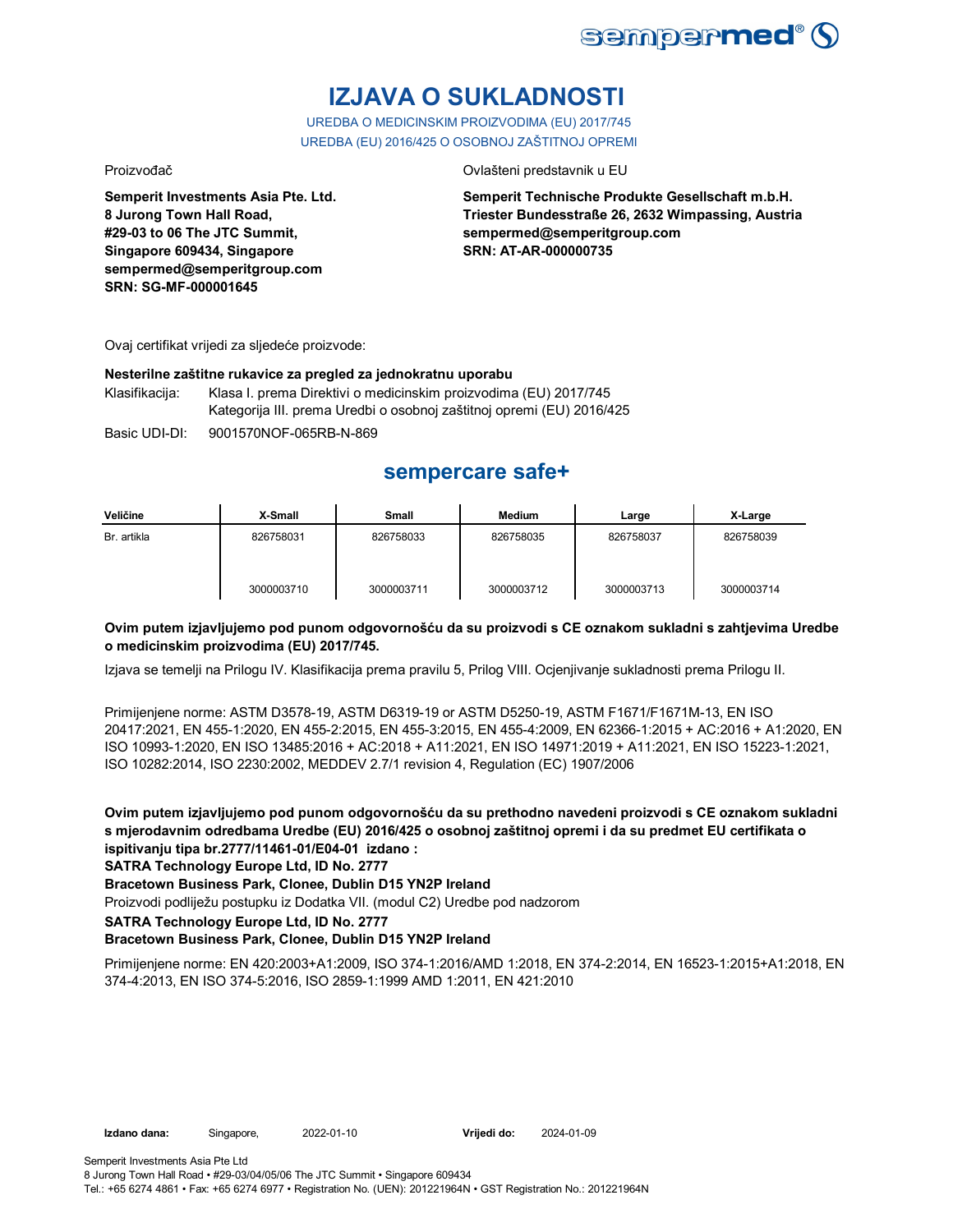

# **DEKLARACJA ZGODNOŚCI**

ROZPORZĄDZENIE W SPRAWIE WYROBÓW MEDYCZNYCH (UE) 2017/745 ROZPORZĄDZENIE W SPRAWIE ŚRODKÓW OCHRONY INDYWIDUALNEJ (UE) 2016/425

**Semperit Investments Asia Pte. Ltd. 8 Jurong Town Hall Road, #29-03 to 06 The JTC Summit, Singapore 609434, Singapore sempermed@semperitgroup.com SRN: SG-MF-000001645**

#### Producent **Autoryzowany przedstawiciel w UE**

**Semperit Technische Produkte Gesellschaft m.b.H. Triester Bundesstraße 26, 2632 Wimpassing, Austria sempermed@semperitgroup.com SRN: AT-AR-000000735**

Niniejszy certyfikat obowiązuje w odniesieniu do następującego produktu:

#### **Niesterylne rękawice medyczne i ochronne jednorazowego użytku** Klasyfikacja: Klasa I zgodnie z rozporządzeniem (UE) 2017/745 w sprawie wyrobów medycznych Kategoria III zgodnie z rozporządzeniem (UE) 2016/425 w sprawie środków ochrony indywidualnej

Basic UDI-DI: 9001570NOF-065RB-N-869

## **sempercare safe+**

| Rozmiary         | X-Small    | <b>Small</b> | <b>Medium</b> | Large      | X-Large    |
|------------------|------------|--------------|---------------|------------|------------|
| Numery artykułów | 826758031  | 826758033    | 826758035     | 826758037  | 826758039  |
|                  | 3000003710 | 3000003711   | 3000003712    | 3000003713 | 3000003714 |

### **Niniejszym oświadczamy, na naszą wyłączną odpowiedzialność, że opisany powyżej produkt z oznakowaniem CE jest zgodny z wymogami rozporządzenia w sprawie wyrobów medycznych (UE) 2017/745.**

Deklaracja na podstawie załącznika IV. Klasyfikacja jest zgodna z zasadą 5, załącznik VIII. Ocenę zgodności przeprowadza się na podstawie załącznika II.

Zastosowane normy: ASTM D3578-19, ASTM D6319-19 or ASTM D5250-19, ASTM F1671/F1671M-13, EN ISO 20417:2021, EN 455-1:2020, EN 455-2:2015, EN 455-3:2015, EN 455-4:2009, EN 62366-1:2015 + AC:2016 + A1:2020, EN ISO 10993-1:2020, EN ISO 13485:2016 + AC:2018 + A11:2021, EN ISO 14971:2019 + A11:2021, EN ISO 15223- 1:2021, ISO 10282:2014, ISO 2230:2002, MEDDEV 2.7/1 revision 4, Regulation (EC) 1907/2006

**Na własną odpowiedzialność oświadczamy niniejszym, że opisany powyżej produkt z oznakowaniem CE jest zgodny z obowiązującymi przepisami rozporządzenia (UE) 2016/425 w sprawie środków ochrony indywidualnej i jest identyczny ze środkami ochrony indywidualnej, których dotyczy certyfikat badania typu UE nr 2777/11461- 01/E04-01 data przez:**

#### **SATRA Technology Europe Ltd, ID No. 2777**

**Bracetown Business Park, Clonee, Dublin D15 YN2P Ireland**

Produkty podlegają procedurze określonej w załączniku VII (moduł C2) rozporządzenia pod nadzorem

**SATRA Technology Europe Ltd, ID No. 2777**

### **Bracetown Business Park, Clonee, Dublin D15 YN2P Ireland**

Zastosowane normy: EN 420:2003+A1:2009, ISO 374-1:2016/AMD 1:2018, EN 374-2:2014, EN 16523-1:2015+A1:2018, EN 374-4:2013, EN ISO 374-5:2016, ISO 2859-1:1999 AMD 1:2011, EN 421:2010

**Data wydania:** Singapore, 2022-01-10 **Data ważności:** 2024-01-09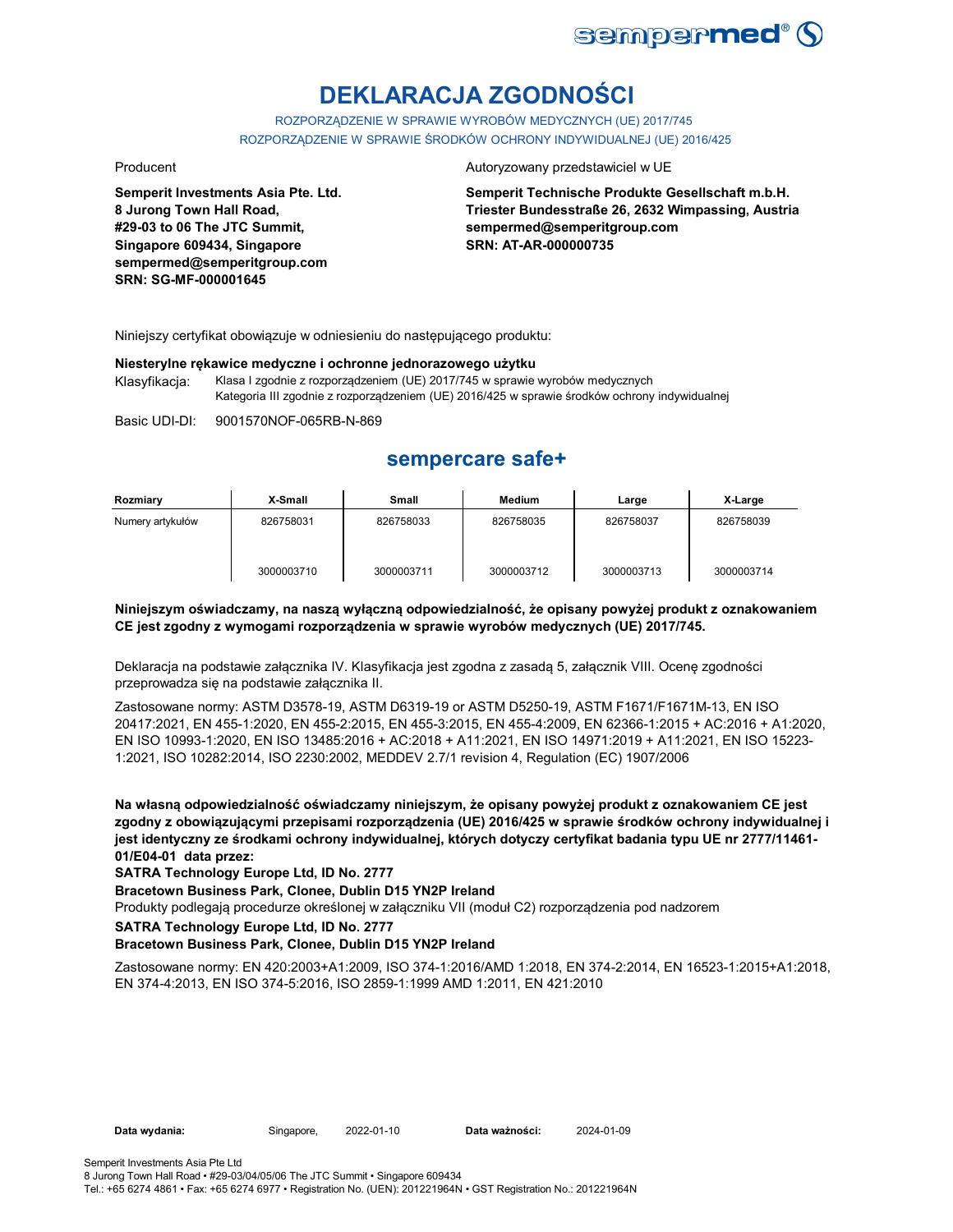

# **DECLARAȚIE DE CONFORMITATE**

REGULAMENTULUI PRIVIND PRODUSELE MEDICALE (EU) 2017/745 REGULAMENTULUI (EU) 2016/425 PENTRU ECHIPAMENTUL PERSONAL DE PROTECȚIE

**Semperit Investments Asia Pte. Ltd. 8 Jurong Town Hall Road, #29-03 to 06 The JTC Summit, Singapore 609434, Singapore sempermed@semperitgroup.com SRN: SG-MF-000001645**

#### Producător **Producător** Persoană împuternicită EU

**Semperit Technische Produkte Gesellschaft m.b.H. Triester Bundesstraße 26, 2632 Wimpassing, Austria sempermed@semperitgroup.com SRN: AT-AR-000000735**

Acest certificat este valabil pentru următoarele produse:

#### **Mânușă de consult și de protecție nesterilă de unică folosință**

clasificare: Clasa I conform règlementi privind produsele medicale (EU) 2017/745 Categoria III conform ordonanței EPP (EU) 2016/425

Basic UDI-DI: 9001570NOF-065RB-N-869

## **sempercare safe+**

| mărimi               | X-Small    | <b>Small</b> | <b>Medium</b> | Large      | X-Large    |
|----------------------|------------|--------------|---------------|------------|------------|
| Numerele de articole | 826758031  | 826758033    | 826758035     | 826758037  | 826758039  |
|                      | 3000003710 | 3000003711   | 3000003712    | 3000003713 | 3000003714 |

### **Prin prezenta confirmăm preluând toată responsabilitatea că produsele marcate CE corespund cerințelor din Regulamentului privind produsele medicale (EU) 2017/745 .**

Declarație bazată pe anexa IV. Clasificare în conformitate cu regula 5, anexa VIII. Evaluarea conformității se bazează pe anexa II.

Normele aplicate: ASTM D3578-19, ASTM D6319-19 or ASTM D5250-19, ASTM F1671/F1671M-13, EN ISO 20417:2021, EN 455-1:2020, EN 455-2:2015, EN 455-3:2015, EN 455-4:2009, EN 62366-1:2015 + AC:2016 + A1:2020, EN ISO 10993-1:2020, EN ISO 13485:2016 + AC:2018 + A11:2021, EN ISO 14971:2019 + A11:2021, EN ISO 15223-1:2021, ISO 10282:2014, ISO 2230:2002, MEDDEV 2.7/1 revision 4, Regulation (EC) 1907/2006

**Prin prezenta confirmăm preluând toată responsabilitatea că produsele marcate CE indicate mai sus corespund cerințelor de bază (EU) 2016/425 pentru echipamente personale de protecție și acestea sunt obiectul certificării de tip CE nr. 2777/11461-01/E04-01 eliberat prin:**

### **SATRA Technology Europe Ltd, ID No. 2777**

### **Bracetown Business Park, Clonee, Dublin D15 YN2P Ireland**

Produsele sunt obiectul procedurii conform anexei VII (modulul C2) sub supravegherea

**SATRA Technology Europe Ltd, ID No. 2777**

### **Bracetown Business Park, Clonee, Dublin D15 YN2P Ireland**

Normele aplicate: EN 420:2003+A1:2009, ISO 374-1:2016/AMD 1:2018, EN 374-2:2014, EN 16523-1:2015+A1:2018, EN 374- 4:2013, EN ISO 374-5:2016, ISO 2859-1:1999 AMD 1:2011, EN 421:2010

**Eliberat la data de:** Singapore, 2022-01-10 **Valabil până în:** 2024-01-09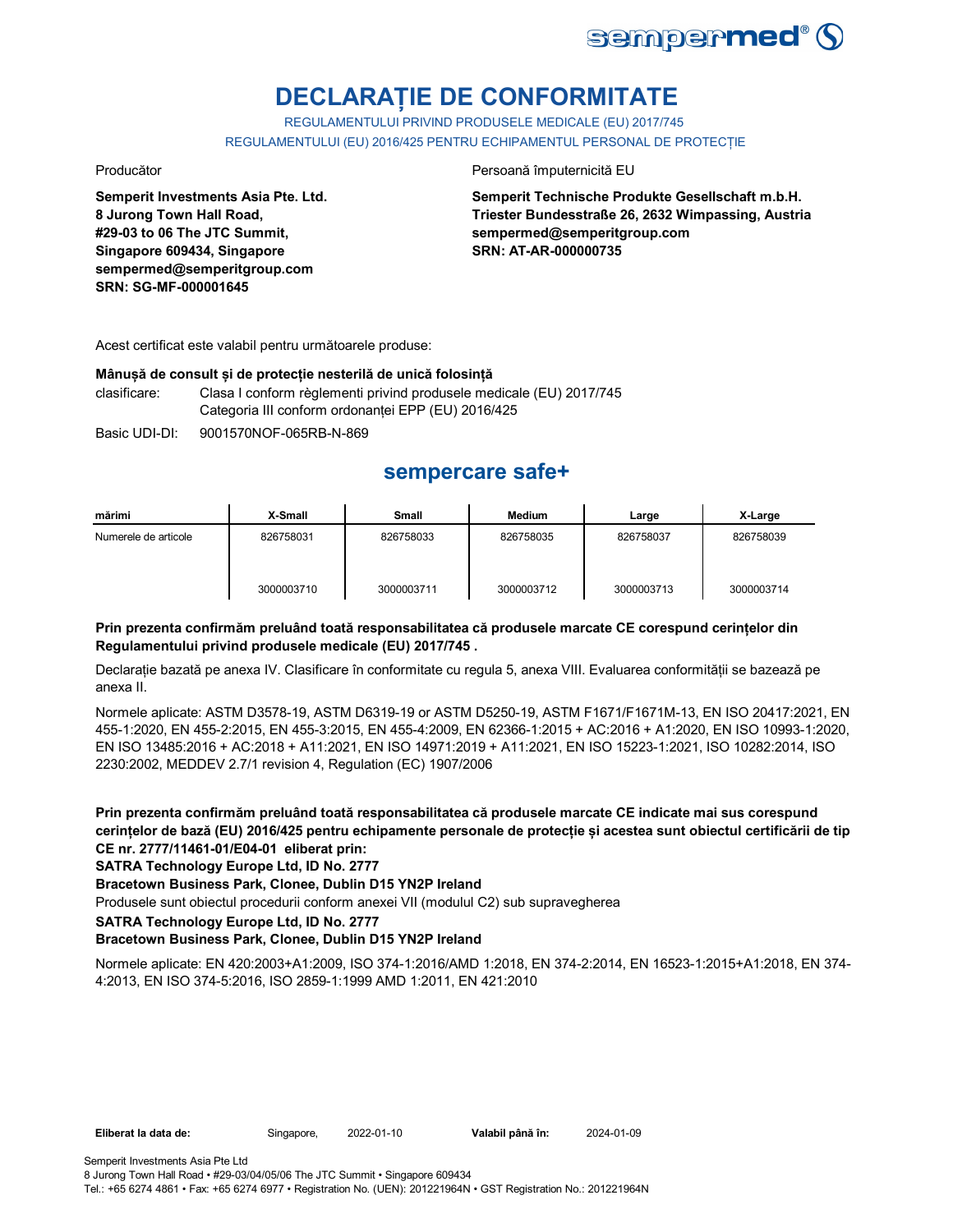

# **ΔΗΛΩΣΗ ΣΥΜΜΟΡΦΩΣΗΣ**

ΚΑΝΟΝΙΣΜΟΣ (EE) 2017/745 ΠΕΡΙ ΙΑΤΡΟΤΕΧΝΟΛΟΓΙΚΩΝ ΠΡΟΪΟΝΤΩΝ ΚΑΝΟΝΙΣΜΟΣ (ΕΕ) 2016/425 ΠΕΡΙ ΜΕΣΩΝ ΑΤΟΜΙΚΗΣ ΠΡΟΣΤΑΣΙΑΣ

**Semperit Investments Asia Pte. Ltd. 8 Jurong Town Hall Road, #29-03 to 06 The JTC Summit, Singapore 609434, Singapore sempermed@semperitgroup.com SRN: SG-MF-000001645**

#### Κατασκευαστής Εξουσιοδοτημένος αντιπρόσωπος στην ΕΕ

**Semperit Technische Produkte Gesellschaft m.b.H. Triester Bundesstraße 26, 2632 Wimpassing, Austria sempermed@semperitgroup.com SRN: AT-AR-000000735**

Το παρόν πιστοποιητικό ισχύει για τα ακόλουθα προϊόντα:

### **Μη αποστειρωμένο γάντι εξέτασης και προστατευτικό γάντι μιας χρήσης**

Ταξινόμηση: Κατηγορία I σύμφωνα με την Κανονισμό (EU) 2017/745 περί ιατροτεχνολογικών προϊόντων Κατηγορία II σύμφωνα με τον Κανονισμό (ΕΕ) 2016/425 περί ΜΑΠ

Basic UDI-DI: 9001570NOF-065RB-N-869

## **sempercare safe+**

| Μενέθη            | X-Small    | <b>Small</b> | <b>Medium</b> | Large      | X-Large    |
|-------------------|------------|--------------|---------------|------------|------------|
| Αριθμοί προϊόντος | 826758031  | 826758033    | 826758035     | 826758037  | 826758039  |
|                   | 3000003710 | 3000003711   | 3000003712    | 3000003713 | 3000003714 |

### **Δια του παρόντος βεβαιώνουμε υπεύθυνα ότι τα προϊόντα με σήμανση CE ικανοποιούν τις απαιτήσεις της Κανονισμός (EU) 2017/745 περί ιατροτεχνολογικών προϊόντων.**

Δήλωση με βάση το παράρτημα IV. Ταξινόμηση σύμφωνα με τον κανόνα 5, παράρτημα VIII. Η αξιολόγηση της συμμόρφωσης βασίζεται στο παράρτημα II.

Εφαρμοζόμενα πρότυπα: ASTM D3578-19, ASTM D6319-19 or ASTM D5250-19, ASTM F1671/F1671M-13, EN ISO 20417:2021, EN 455-1:2020, EN 455-2:2015, EN 455-3:2015, EN 455-4:2009, EN 62366-1:2015 + AC:2016 + A1:2020, EN ISO 10993-1:2020, EN ISO 13485:2016 + AC:2018 + A11:2021, EN ISO 14971:2019 + A11:2021, EN ISO 15223- 1:2021, ISO 10282:2014, ISO 2230:2002, MEDDEV 2.7/1 revision 4, Regulation (EC) 1907/2006

**Δια του παρόντος βεβαιώνουμε υπεύθυνα ότι τα ανωτέρω προϊόντα με σήμανση CE ικανοποιούν τις εφαρμοστέες διατάξεις του Κανονισμού (ΕΕ) 2016/425 περί μέσων ατομικής προστασίας και αποτελούν αντικείμενο του πιστοποιητικού εξέτασης τύπου ΕΕ με αρ. 2777/11461-01/E04-01 εκδόθηκε :**

### **SATRA Technology Europe Ltd, ID No. 2777**

### **Bracetown Business Park, Clonee, Dublin D15 YN2P Ireland**

Τα προϊόντα αποτελούν αντικείμενο της μεθόδου που ορίζεται στο Παράρτημα VII (ενότητα C2) του Κανονισμού υπό την επιτήρηση

### **SATRA Technology Europe Ltd, ID No. 2777**

### **Bracetown Business Park, Clonee, Dublin D15 YN2P Ireland**

Εφαρμοζόμενα πρότυπα: EN 420:2003+A1:2009, ISO 374-1:2016/AMD 1:2018, EN 374-2:2014, EN 16523- 1:2015+A1:2018, EN 374-4:2013, EN ISO 374-5:2016, ISO 2859-1:1999 AMD 1:2011, EN 421:2010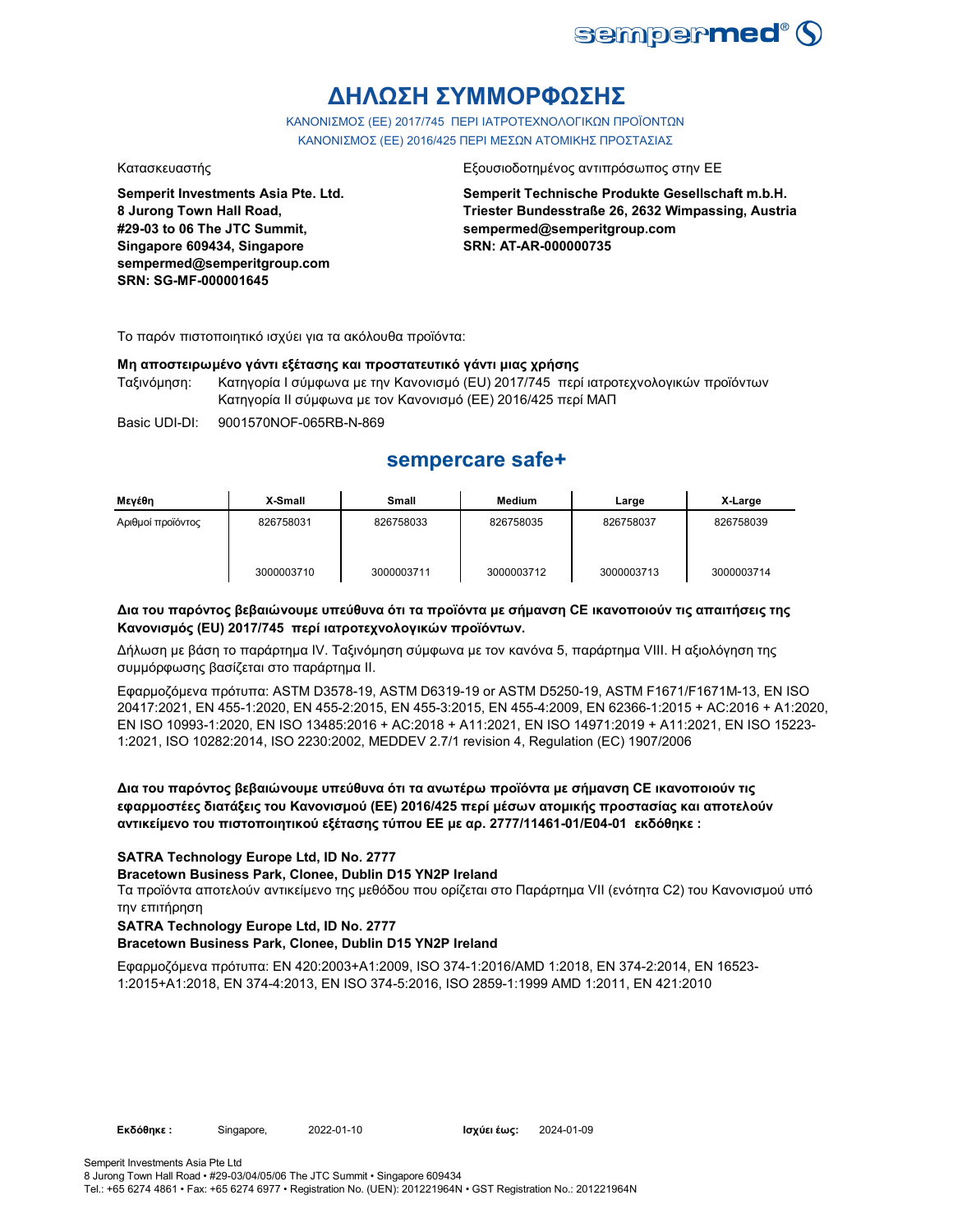

# **ДЕКЛАРАЦИЯ ЗА СЪВМЕСТИМОСТ НА**

РЕГЛАМЕНТ ЗА МЕДИЦИНСКИТЕ ПРОДУКТИ (EU) 2017/745 РЕГЛАМЕНТ (EU) 2016/425 ЗА ЛИЧНИТЕ ПРЕДПАЗНИ СРЕДСТВА

**Semperit Investments Asia Pte. Ltd. 8 Jurong Town Hall Road, #29-03 to 06 The JTC Summit, Singapore 609434, Singapore sempermed@semperitgroup.com SRN: SG-MF-000001645**

Производител Упълномощен представител в ЕС

**Semperit Technische Produkte Gesellschaft m.b.H. Triester Bundesstraße 26, 2632 Wimpassing, Austria sempermed@semperitgroup.com SRN: AT-AR-000000735**

Настоящият сертификат важи за следните продукти:

**Нестерилна ръкавица за преглед и предпазна ръкавици за еднократна употреба** Класификация: Клас I съгл. Регламент за медицинските продукти (EU) 2017/745 Категория III съгл. Регламент за ЛПС (EU) 2016/425

Basic UDI-DI: 9001570NOF-065RB-N-869

# **sempercare safe+**

| Размери              | X-Small    | Small      | <b>Medium</b> | Large      | X-Large    |
|----------------------|------------|------------|---------------|------------|------------|
| Номера на артикулите | 826758031  | 826758033  | 826758035     | 826758037  | 826758039  |
|                      | 3000003710 | 3000003711 | 3000003712    | 3000003713 | 3000003714 |

### **С настоящето потвърждаваме при самостоятелна отговорност, че продуктите с маркировка СЕ съответстват на изисквания от Регламент за медицинските продукти (EU) 2017/745.**

Декларация въз основа на приложение IV. Класификация съгласно правило 5, приложение VIII. Оценката на съответствието се основава на приложение II.

Приложими норми: ASTM D3578-19, ASTM D6319-19 or ASTM D5250-19, ASTM F1671/F1671M-13, EN ISO 20417:2021, EN 455-1:2020, EN 455-2:2015, EN 455-3:2015, EN 455-4:2009, EN 62366-1:2015 + AC:2016 + A1:2020, EN ISO 10993- 1:2020, EN ISO 13485:2016 + AC:2018 + A11:2021, EN ISO 14971:2019 + A11:2021, EN ISO 15223-1:2021, ISO 10282:2014, ISO 2230:2002, MEDDEV 2.7/1 revision 4, Regulation (EC) 1907/2006

### **С настоящето потвърждаваме при самостоятелна отговорност, че горепосочените продукти с маркировка СЕ съответстват на съществените разпоредби на Регламент (EU) 2016/425 за личните предпазни средства и са предмет на сертификата на ЕС за изследване на типа Nr. 2777/11461-01/E04-01 издадено чрез:**

### **SATRA Technology Europe Ltd, ID No. 2777**

**Bracetown Business Park, Clonee, Dublin D15 YN2P Ireland**

Продуктите са предмет на процедурата съгл. Анекс VII (Модул С2) от Регламента под надзора на

#### **SATRA Technology Europe Ltd, ID No. 2777**

### **Bracetown Business Park, Clonee, Dublin D15 YN2P Ireland**

Приложими норми: EN 420:2003+A1:2009, ISO 374-1:2016/AMD 1:2018, EN 374-2:2014, EN 16523-1:2015+A1:2018, EN 374-4:2013, EN ISO 374-5:2016, ISO 2859-1:1999 AMD 1:2011, EN 421:2010

**Издадено на:** Singapore, 2022-01-10 **Важи до:** 2024-01-09